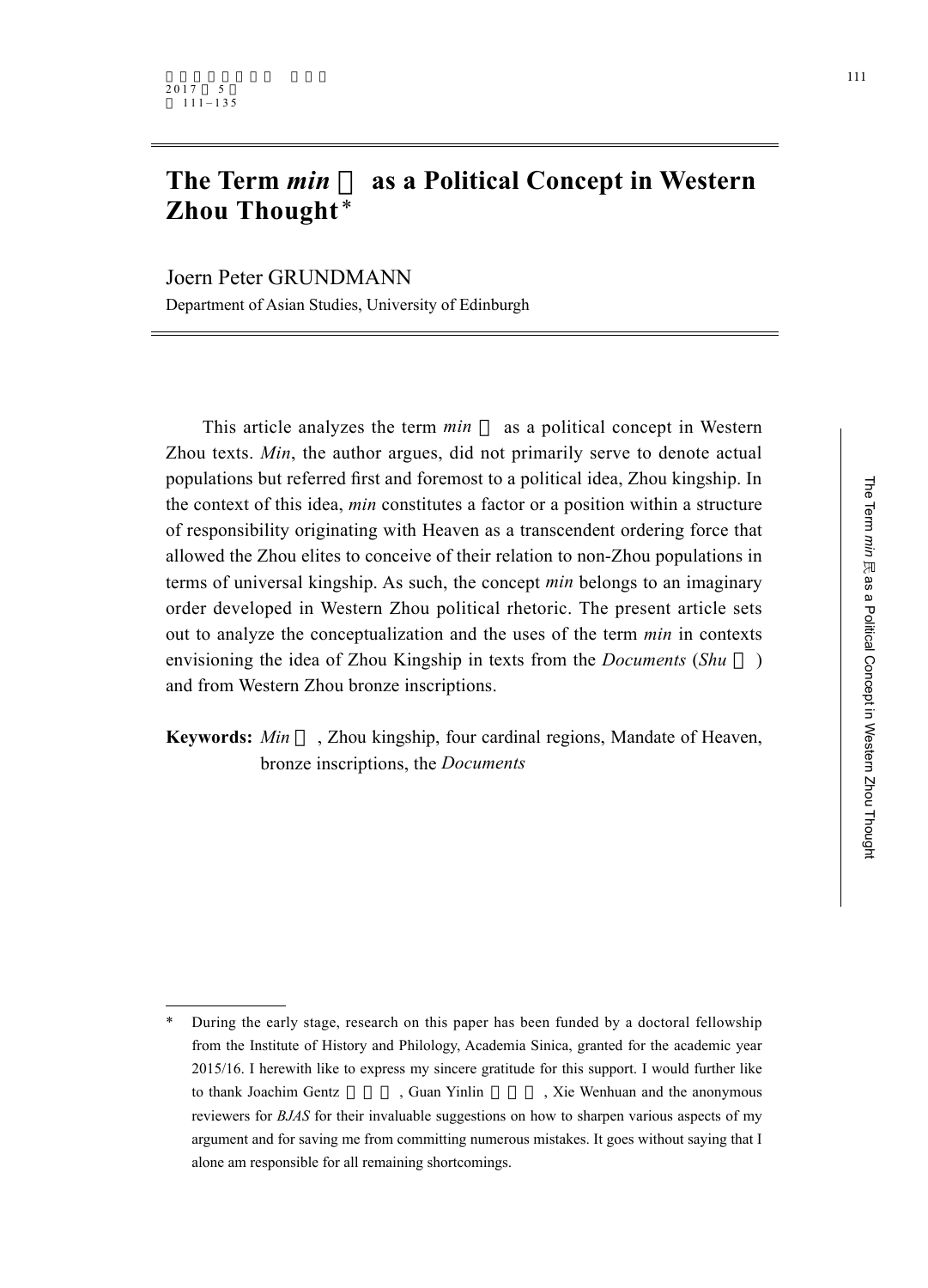## **1. Introduction**

This article analyzes the Western Zhou (ca. 1050–771 BCE) concept of *min* as part of the political ideology developed in the *Documents* (*Shu* or *Shangshu* and in a number of texts from Western Zhou bronze inscriptions.<sup>1</sup> My argument addresses a tendency in early China studies to interpret the term *min* as actual populations within the early Chinese socio-political landscape. It has been pointed out by several scholars that in texts from Western Zhou bronze inscriptions and in the *Documents*, *min* often designates non-Zhou populations located on the fringes of the Zhou sphere of influence, especially within the newly acquired eastern territories formerly subject to Shang hegemony.<sup>2</sup> Although the context of many instances of *min* in these texts clearly corroborates this suggestion,<sup>3</sup> I would object that what *min* 

1 Apart from the epigraphic sources that can be dated with relative confidence to more or less approximate sections within the Western Zhou period (cf. Edward L. Shaughnessy, *Sources of Western Zhou History: Inscribed Bronze Vessels* [Berkeley: University of California Press, 1991], 106–55 for different criteria that can be applied to date Western Zhou bronze inscriptions), no single text from the transmitted versions of either the *Documents* or the *Odes* (*Shi* ) can be securely ascribed a Western Zhou date based on scientific evidence. Based on the scholarship available to him at the time, Herrlee Glessner Creel (1905–1994) identified twelve passages from the modern text *Documents of Zhou (Zhou Shu*) section to be of possible Western Zhou origin. These include the five "gao" chapters, the "Zi cai" "Duo shi" , "Jun shi" , "Duo fang" , "Gu ming" , "Wen Hou zhi Ming" and "Bi shi" chapters. See H. G. Creel, *The Origins of Statecraft in China*, vol. 1, *The Western Chou Empire* (Chicago: The University of Chicago Press, 1970), 447–63. Creel's selection is still largely accepted and will be followed in this article as well. However, there are indicators suggesting that even these twelve passages might have been composed at a much later date. Cf. Kai Vogelsang, "Inscriptions and Proclamations: On the Authenticity of the 'Gao' Chapters in the *Book of Documents*," *Bulletin of the Museum of Far Eastern Antiquities* 74 (2002): 138–209.

2 See Léon Vandermeersch, *Wangdao ou La voie royale: recherches sur l'esprit des institutions de la Chine archaïque*, vol. 2, *Structures politiques, les rites* (Paris: École française d'Extrême-Orient, 1980), 153-56; Shirakawa Shizuka , "Kinbun tsūshaku" , *Hakutsuru bijutsukan shi* 48(1978): 174; Thomas Crone, "Der Begriff *min* in Texten der Westlichen Zhōu-Dynastie (1050–771 v. Chr.)," *Orientierungen* 2 (2014): 33–53; and Toyota Hisashi ,*Shūdai shi no kenkyū: Higashi Ajia sekai ni okeru tayōsei no tōgō* 

(Tokyo: Kyūko Shoin, 2015), 325–32.

3 See especially Crone, "Der Begriff *min* in Texten der Westlichen Zhōu-Dynastie (1050–771 v. Chr.)," who presents ample evidence on this point. The traditional and still widely accepted opinion that *min* refers to "commoners" or "the people," is discussed later in the second part of this paper.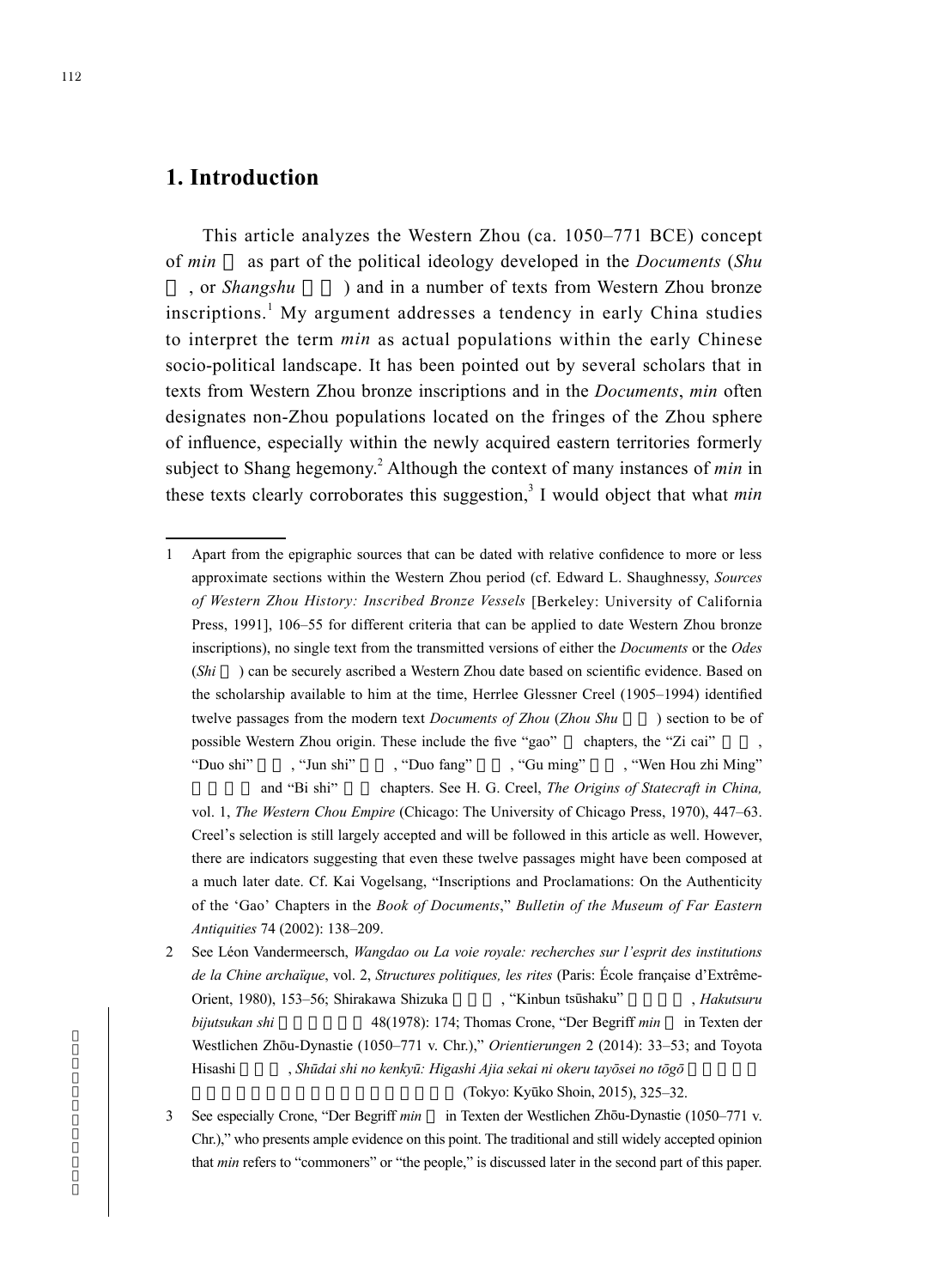actually denotes are not these populations per se, but their conceived affiliation to the Zhou ruling house. This point is important not just for our understanding of *min* but also for evaluating the significance of passages from texts wherein *min* appears.

The idea of *min* denoting autonomous, peripheral populations led some scholars to contextualize the term together with other terminologies that were used in military contexts to designate independent regions and populations.<sup>4</sup> We find that what might have constituted a shared context in historical reality was actually envisioned quite differently in literary contexts, wherein *min* occurs in the corpus outlined above. While military campaigns against rebellious polities and alien populations intruding on the Zhou are frequently depicted in texts from bronze inscriptions and in the  $Odes$ , the targets of these operations are never denoted as *min*. Indeed, one hardly finds the term mentioned at all in military contexts. This does not mean populations implied by the term *min* in one context could not have been subject to military measures in another. Only then, literary sources would not refer to them as *min*, but in a different way as such and such polity (mostly a *guo* in the east or south-east) or such and such peoples.<sup>6</sup> This has the rhetorical effect of demarcating military opponents from the Zhou community, whereas *min*, quite the contrary, always serves to emphasize the uniformity of potentially diverse populations in the aspect of their conceived affiliation to the Zhou realm. What then are the context and the function of *min* in our sources, and what does it address that accounts for the centrality of this term in the *Odes* and *Documents*?

Based on my reading of the relevant passages, including many of which that have received less attention in previous studies, I propose to read *min* as a political concept, as a symbol of order, rather than as a designation for actual populations. As my analysis will show, *min* overtly refers to a political idea that allowed the Zhou elites to affiliate with populations outside their own lineage alliances within an overarching authority structure, the design of which the sources ascribe to a transcendent ordering force, Heaven *(tian*)

<sup>4</sup> Both Vandermeersch and Crone believe the populations implicitly referred to by *min* have occasionally constituted the subject of military conflict in the course of Western Zhou history.

<sup>5</sup> Cf. Creel, *The Origins of Statecraft in China*, 231–41.

<sup>6</sup> These instances are treated under the topic "Barbarians," in Creel, *The Origins of Statecraft in China*, 194–241. A most prominent example of hostile relations between the Zhou and a foreign population are the one with the Xianyun people. See Li Feng , *Landscape and Power in Early China: The Crisis and Fall of the Western Zhou, 1045–771 BC* (Cambridge: Cambridge University Press, 2006), 141–92.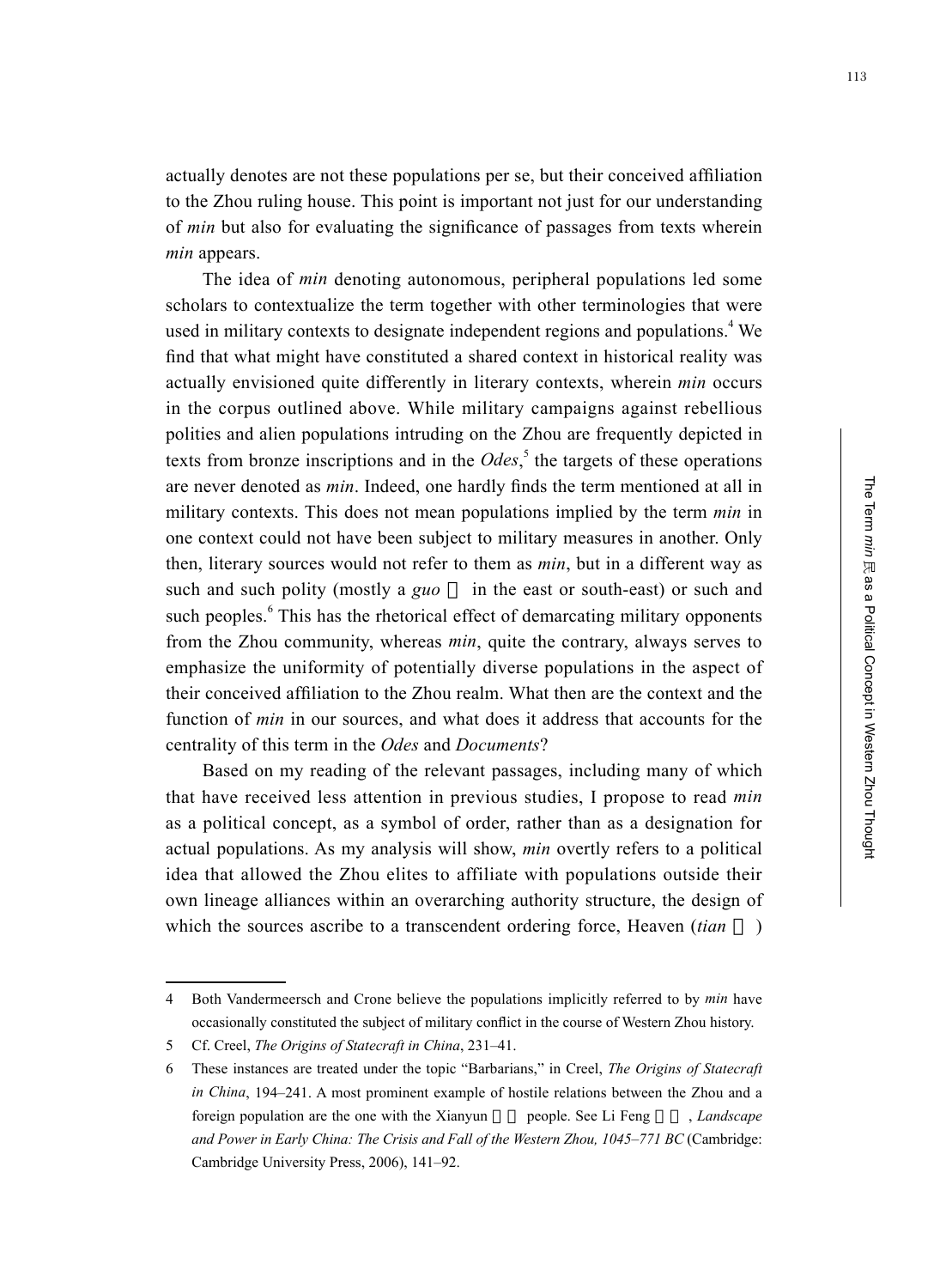or Di . *Min*, as it will be shown, never denotes non-Zhou populations per se, rather, it assigns them a position within the enhanced structures of a collective Zhou identity that we find articulated in literary sources.<sup>7</sup> What connected these populations to the Zhou, in the latter's political imagination, were neither kinship ties nor lineage alliances, nor militarily enforced tribute relations, but authority structures informed by a political idea, Zhou kingship.<sup>8</sup> For instance, it is no coincidence that we find the term being mentioned 65 times in the five "gao" chapters from the *Documents of Zhou* alone. These chapters claim to be originated from the time of King Wu and King Cheng (ca. 1045–1005 BCE), in the aftermath of the consolidation of Zhou power. Each depicts an announcement or an instruction spoken at the assumption or the transferral of ruling authority. On these occasions the protagonists expound on the Heavendelegated order which places the Zhou elites in a position of authority and responsibility over the *min*. It is in such contexts, wherein *min* repeatedly appears in Western Zhou sources, that the term does not primarily denote population groups as such, but rather points to these groups' position within an authority structure. This in turn relates the term to an underlying political discourse that constitutes the context for the use of *min* in these texts.

In the following pages, I will first develop my assumptions concerning the import of *min* in comparison with existing interpretations of the term in pre-Qin contexts. Subsequently I will analyze the use and the appearance of *min* together with its conceptual surroundings in texts from Western Zhou bronze inscriptions. Further investigations into instances of *min* in the *Documents* will provide a clearer understanding of the symbolic correlations between *min* and other ordering symbols that constituted the idea of Zhou kingship.

<sup>7</sup> For the anthropological concept of enhanced structures of a collective identity, see Jan Assmann, *Das kulturelle Gedächtnis: Schrift, Erinnerung und politische Identität in frühen Hochkulturen* (Munich: C. H. Beck, 1999), 130–60. For kinship groups or lineages as the basic socio-political units in bronze-age China, see Lothar von Falkenhausen, *Chinese Society in the Age of Confucius (1000–250 BC): the Archaeological Evidence* (Los Angeles: Cotsen Institute of Archaeology, University of California, 2006), 19–28.

<sup>8</sup> Numerous instances throughout the *Odes* and *Documents* explicitly equate Zhou kingship with the rulership over the *min*, including the poems "Huang yi" (Mao 241), "Jiong zhuo"

 $(Mao 251)$ , "Dang"  $(Mao 255)$ , "Yi"  $(Mao 256)$ , "Zheng min"  $(Mao 260)$  and "Si wen" (Mao 275) in the *Odes*, and the respective passages in the "Kang gao", "Zi cai" , "Shao gao" , "Luo gao" , "Duo shi" and "Duo fang" of the *Documents*.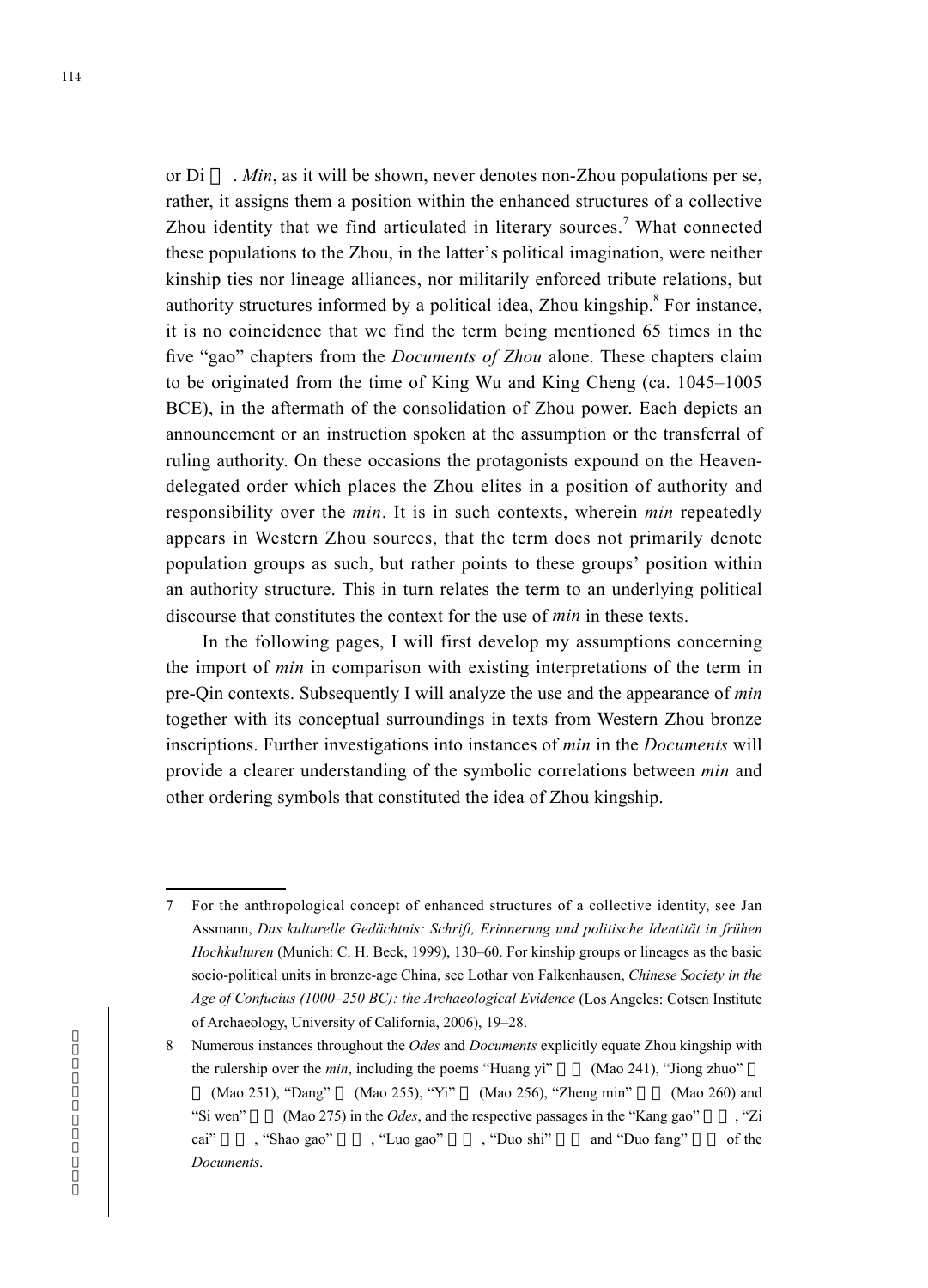# **2.** *Min* **and the Problem of Reference**

Before going into the textual analysis of the Western Zhou material, some explanations are needed in order to show how my argument relates to the general state of research on the topic of *min* in pre-imperial contexts.

Traditionally, the term *min* has been understood to denote subject populations in the Western Zhou and the ensuing polities that constituted the Spring and Autumn (770–454 BCE) and Warring States (453–221 BCE) multistate world. Disputes arose mainly over the question as to which groups within a polity's social hierarchy the term actually refers to in various contexts. While suggestions range between slaves or peasant bondsmen on the one hand and aristocracies of overthrown ruling-houses on the other,<sup>9</sup> it has been the scholarly consensus by and large to define *min* as "people" or "commoners" ruled by a sovereign or an elite group, which is often associated with the notion of *ren* . 10 Yet the use of *min* in the recently discovered late Western Zhou X Gong *xu* 燙 盨 inscription, and the still not fully published Tsinghua bamboo manuscript corpus (*Qinghua Daxue cang Zhanguo zhujian* (a),<sup>11</sup> for instance, made scholars

, *Nankai daxue xuebao (Zhexue shehui kexue ban)* 

(  $($ ), 1978.6; reprinted in idem., *Gushi jilin* (Beijing: Zhonghua shuju 2002), 94–113; Zhang Rongfang ("Liang Zhou de 'min' he 'mang' fei nuli shuo: Liang Zhou shengchanzhe shenfen yanjiu zhi yi"

, Journal of Sun Yat-sen University (Social Science Edition)

1979.3: 30–43; and Chou Feng-wu , "'Nie' zi xin tan – jian shi 'xian min,' 'yi min,' 'ren li'" 
<sub>n</sub> Bulletin of the <sup>M</sup><sub>2</sub>, Bulletin of the <sup>1</sup> *Department of Chinese Literature, National Taiwan University* 51 (2015): 1–40. 10 See for example the handbook-like definition of *ren* and *min* in David L. Hall and Roger T. Ames,

*Thinking through Confucius* (Albany, NY: State University of New York Press, 1987), 138–46.

11 For the circumstances of the vessel's acquisition from the antique market in Hong Kong as well as preliminary attempts to contextualize both the vessel and its inscription, see the collected studies in *Journal of National Museum of Chinese History* 41 (2002): 4–45; *Huaxue* 

 6 (2003): 1–49; and Xing Wen 邢文 , ed., *The X Gong Xu* 盨 : *A Report and Papers from the Dartmouth Workshop* (Hanover, NH: Dartmouth College, 2003). For the Tsinghua manuscript corpus, see Qinghua daxue chutu wenxian yanjiu yu baohu zhongxin

ed., *Qinghua daxue cang zhanguo zhujian* , 6 vols. (Beijing: Zhongxi shuju, 2010–2016). Based on an analysis of the manuscripts' Chu -style script and a radiocarbon dating conducted on an un-inscribed bamboo slip, Li Xueqin suggests a date around 300 BCE for the production of the corpus. See idem., "Lun Qinghua jian 'Baoxun' de ji ge wenti"  $\frac{Cultural \, Relics}{2009.6: 73-75.}$ 

Cf. the discussions in Wang Yuzhe **The Step and Step and Step Step in Step 3** and Step shenfen wenti: jian lun Xi Zhou Chunqiu shi de shehui xingzhi"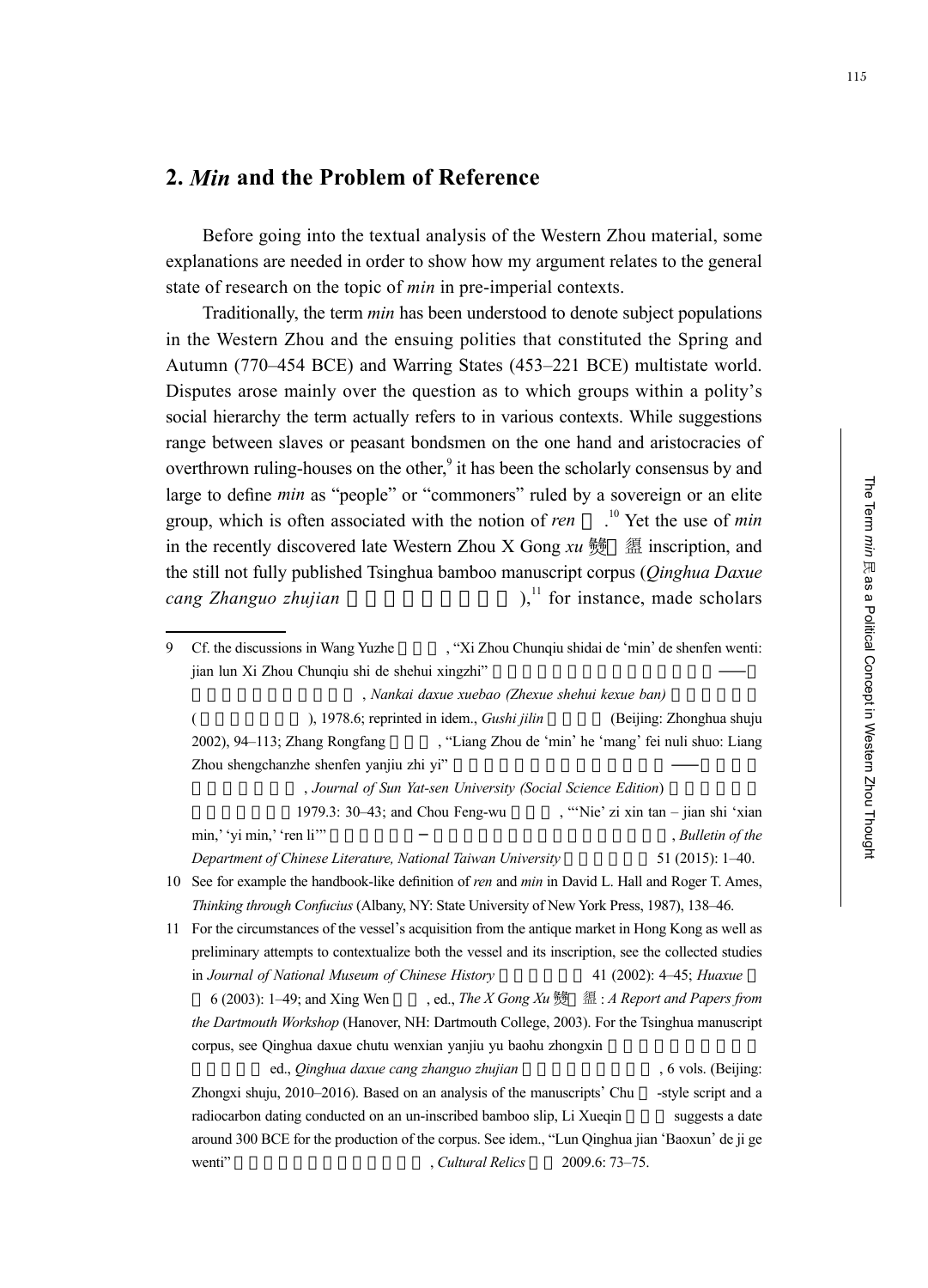constantly aware of the possibility that, depending on the context, *min* might indicate different status groups, ranging from unranked populations all the way to powerful lineages.<sup>12</sup> This then raises the legitimate question in which meaningful way *min* can be said to unitarily denote a subject population.

Robert H. Gassmann voiced a very thought-provoking proposal in this respect, suggesting one should approach the matter from the perspective of genealogical categories.13 By accepting the notions of *ren* and *min* to form a complementary pair in Spring and Autumn and Warring States sources, he argues the distribution of the two designations depends on the genealogical perspective depicted, with *ren* always denoting the members of one's own lineage or clan and *min* referring to members from other kinship groups.<sup>14</sup> Thus, *min* would refer to a subject population from the perspective of a state's ruling clan.

Even though the sources do not attest to Gassmann's proposed genealogical parameters,<sup>15</sup> his initial assumption nevertheless raises an important point. The question, I think, is not so much whom *min* refers to in absolute terms, but in which context. Depending on the sort of text, one might even ask what socio-political role *min* denotes that can be applied to different actors in different constellations. Let us consider, for instance, the *Zuozhuan* as a representative text from the late Spring and Autumn or early Warring States era in which *min* appears 436 times.<sup>16</sup> Throughout this text it is not *ren* and

- 12 See for instance, Chen Yingjie , *Xi Zhou jinwen zuo qi yongtu mingci yanjiu* (Beijing: Xianzhuang shuju, 2008), 595; and Zi Ju , "Qinghua jian 'Houfu' jiexi" 清 華 簡〈 厚 父 〉 解 析 , Qinghua daxue chutu wenxian yanjiu yu baohu zhongxin, accessed January 15, 2017, http://www.ctwx.tsinghua.edu.cn/publish/cet rp/6842/20150428/77001430212544376.doc.
- 13 Robert H. Gassmann, "Understanding Ancient Chinese Society: Approaches to *Rén* and *Mín* ," *Journal of the American Oriental Society* 120.3 (2000): 348–59, further elaborated in idem., *Verwandtschaft und Gesellschaft im Alten China: Begriffe, Strukturen und Prozesse* (Bern: Peter Lang, 2006), 283–337.
- 14 Gassmann, "Understanding Ancient Chinese Society," 352–53.
- 15 For a refutation of Gassmann's interpretation of *ren* as a genealogical term, see Newell Ann Van Auken, "Who is a *rén* ? The Use of *rén* in 'Spring and Autumn' Records and Its Interpretation in the *Zuŏ*, *Gōngyáng*, and *Gŭliáng* Commentaries," *Journal of the American Oriental Society* 131.4 (2011): 555–90.
- 16 For the difficulties of dating the compilation of the *Zuozhuan*, see Michael Loewe, ed., *Early Chinese Texts: A Bibliographical Guide* (Berkeley, CA: The Society for the Study of Early China and the Institute of East Asian Studies, University of California, 1993), 67–71. The count has been conducted using the character search function provided by the "Chinese Text Project" database, 2006–2017, http://ctext.org.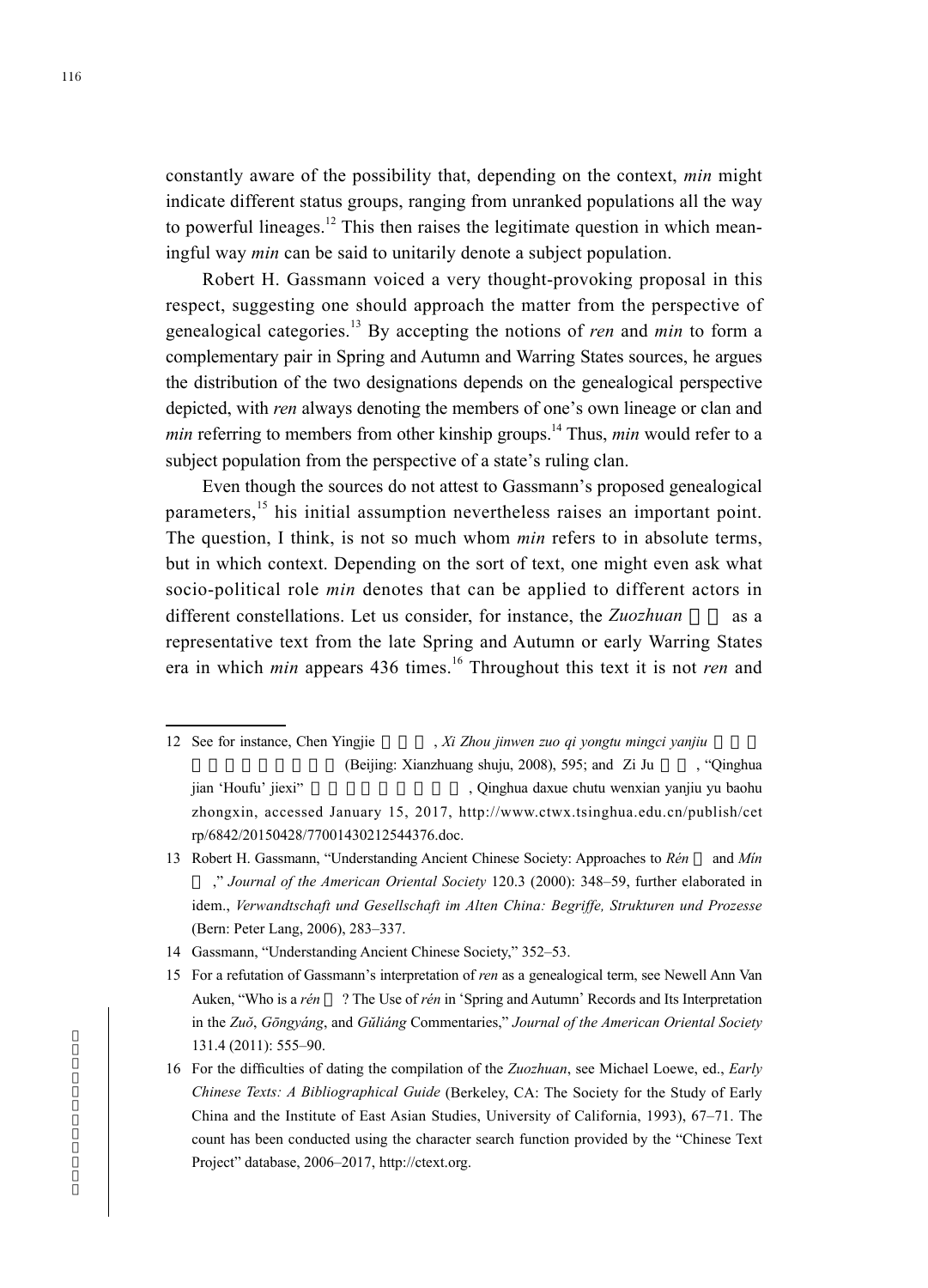*min* that form a conceptual pair, in the widest sense, but rather it is *min* and *jun* (ruler, hegemon).<sup>17</sup> As for *jun*, the situation is very much indisputable. *Jun* describes a political category, implying all the attributes that define a ruler. By the same token we can assume *min* to describe a political category as well, at least when it is used in relation to *jun*. It is not surprising then to see *min* and *jun* appearing more or less exclusively in contexts elaborating on the principles of rulership and statehood in the *Zuozhuan*. Those might be short general statements such as the following passage:

A ruler is the one who guides the *min* into the right paths and the proper distinctions.

 $\frac{18}{18}$ 

Other passages employ *min* and *jun* in parables defining the reciprocal relations between rulers and subjects:

A good ruler will reward excellence and punish excesses. He will nurture the *min* like his own children, covering them like the sky and holding them like the earth. The *min* will hold up their ruler, love him like a parent, look up to him as the sun and the moon, revere him as the bright spirits, and hold him in awe as they do thunderbolts.

 $19$ 

In yet other passages, *min* and *jun* serve to define the relation between rulers and subjects in the context of a higher-level authority structure, here symbolized by the image of the altar of a state:

<sup>17</sup> The designation *jun* is not consistently used. Sometimes we find *wang* (king) or simply *shang* (superior) at the position of *jun*. In many cases we also find the name of a ruler being mentioned in relation to *min*. Moreover *min* and *jun* is not an exclusive conceptual pair. *Jun* for instance constitutes another complementary pair with the term *chen* (servant, vassal).

<sup>18</sup> *Zuo*, Yin 5.1. Here and in the following examples from the *Zuozhuan*, the Chinese text and punctuation are given according to the version in Yang Bojun ed. and annot., *Chunqiu* Zuozhuan zhu **berenn zhu**, rev. ed., 4 vols. (Beijing: Zhonghua shuju, 1990). The English translation follows, with slight amendments, the version in Stephen Durrant, Wai-yee Li, and David Schaberg, trans. and intr., *Zuo Tradition/Zuozhuan : Commentary on "Spring and Autumn Annals"* (Seattle, WA.: University of Washington Press, 2016).

<sup>19</sup> *Zuo*, Xiang 14.6.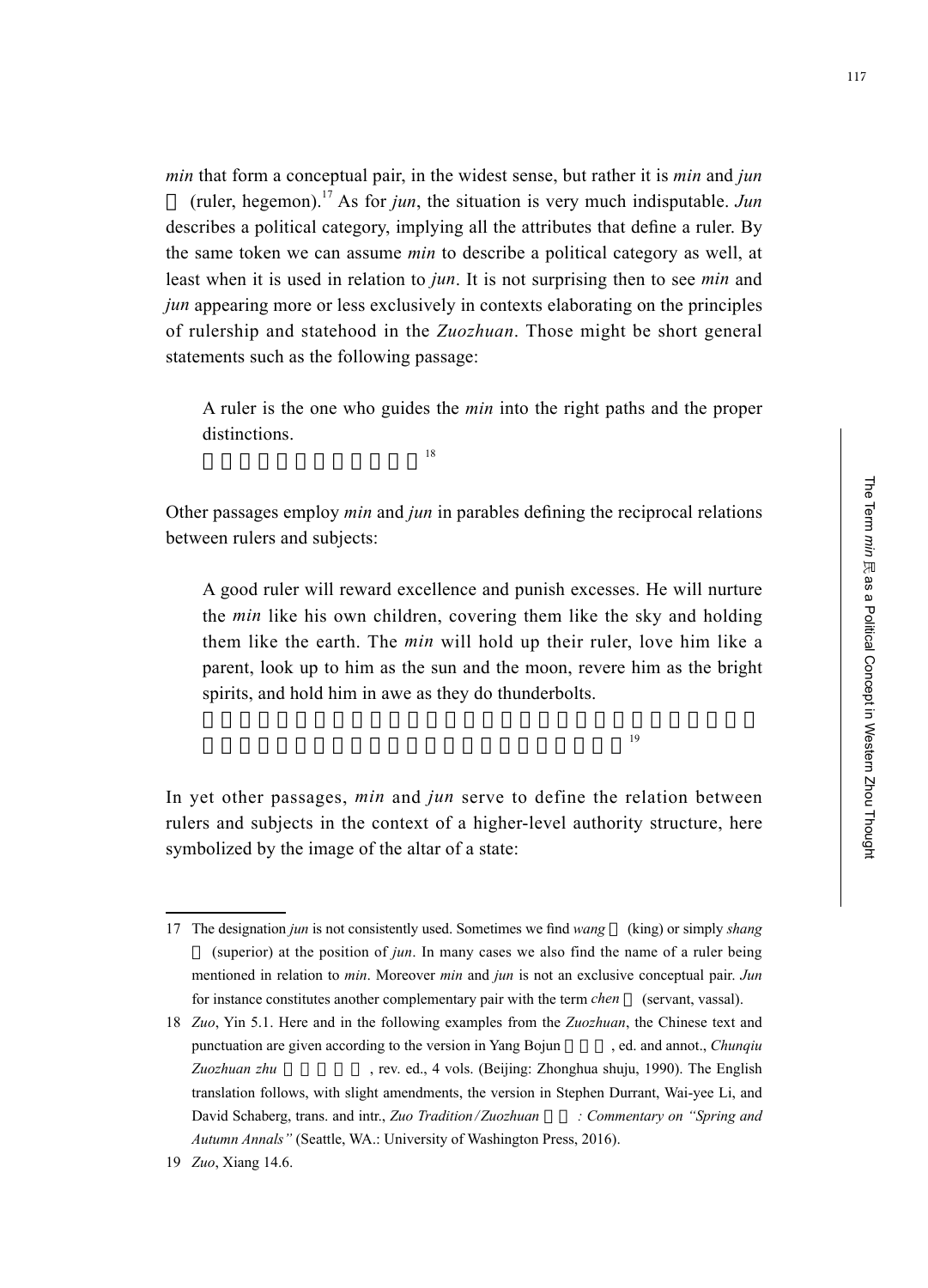He who rules over the *min*, how can he use his position to encroach on the *min*? It is the altars of the domain that he should take as master. He who serves the ruler, how can he do it for the sake of material recompense? It is the altars of the domain that he should nurture.

 $20$ 

Even in contexts referring to specific rulers and their subject populations, *min* and *jun* always denote these actors in terms of their respective positions within a political structure of responsibilities. This is also the case with the usage of *min* in other texts from that period.<sup>21</sup> The attributions constituting the term in different corpora should be expected to show a certain degree of variation, nevertheless, *min* invariably functions as an ordering symbol interrelated to other symbols within a network of terms referring to socio-political realities in the context of a conceived socio-political order. It is thus the position of *min* within this order as well as the political attributes pertaining to this position that the term refers to in the first place.

Turning our focus now to the Western Zhou sources, we should expect *min* to behave in a manner similar to what we have stated above. In this context, the assumptions that *min*, from the perspective of the Zhou elites, might have referred to autonomous peripheral populations cited in the very beginning of this paper, become important. Léon Vandermeersch has pointed out more than thirty-five years ago that in Western Zhou sources the term *min* "explicitly conceptualizes population groups categorically excluded from the Zhou aristocratic community, which alone has been organised through ritual relations."<sup>22</sup> Moreover, based on the information found in the Western Zhou Da Yu ding  $(Jicheng 2837)^{23}$  and Da Ke *ding* (*Jicheng* 2836) inscriptions, he suggests

Sinica and the state of the state  $\frac{1}{2012}$ , http://www.ihp.sinica.edu.tw/~bronze/, hereafter

referred to as AS database.

<sup>20</sup> *Zuo*, Xiang 25.2.

<sup>21</sup> This assumption is based on a selective comparison of passages from pre-Qin texts generated with the help of the character search function provided by the "Chinese Text Project" database. Although this random analysis has yielded no contrary evidence, a comprehensive study might come to different results in contexts unintentionally excluded in my search.

<sup>22</sup> Vandermeersch, *Wangdao ou La voie royale*, 2: 154. The translation from French is my own.

<sup>23</sup> The numbers for Western Zhou bronze inscriptions follow the nomenclature used in Zhongguo shehuikexueyuan kaogu yanjiusuo **harafaffaan arabasharka karafaffaan ed.**, *Yin Zhou jinwen jicheng* 殷周金文集成 , rev. ed. 8 vols. (Beijing: Zhonghua shuju, 2007), hereafter referred to as *Jicheng*. Numbers for inscriptions published after the compilation date of *Jicheng* are given according to the NA and NB nomenclatures used in the "Digital Archive of Bronze Images and Inscriptions" , compiled by the Institute of History and Philology, Academia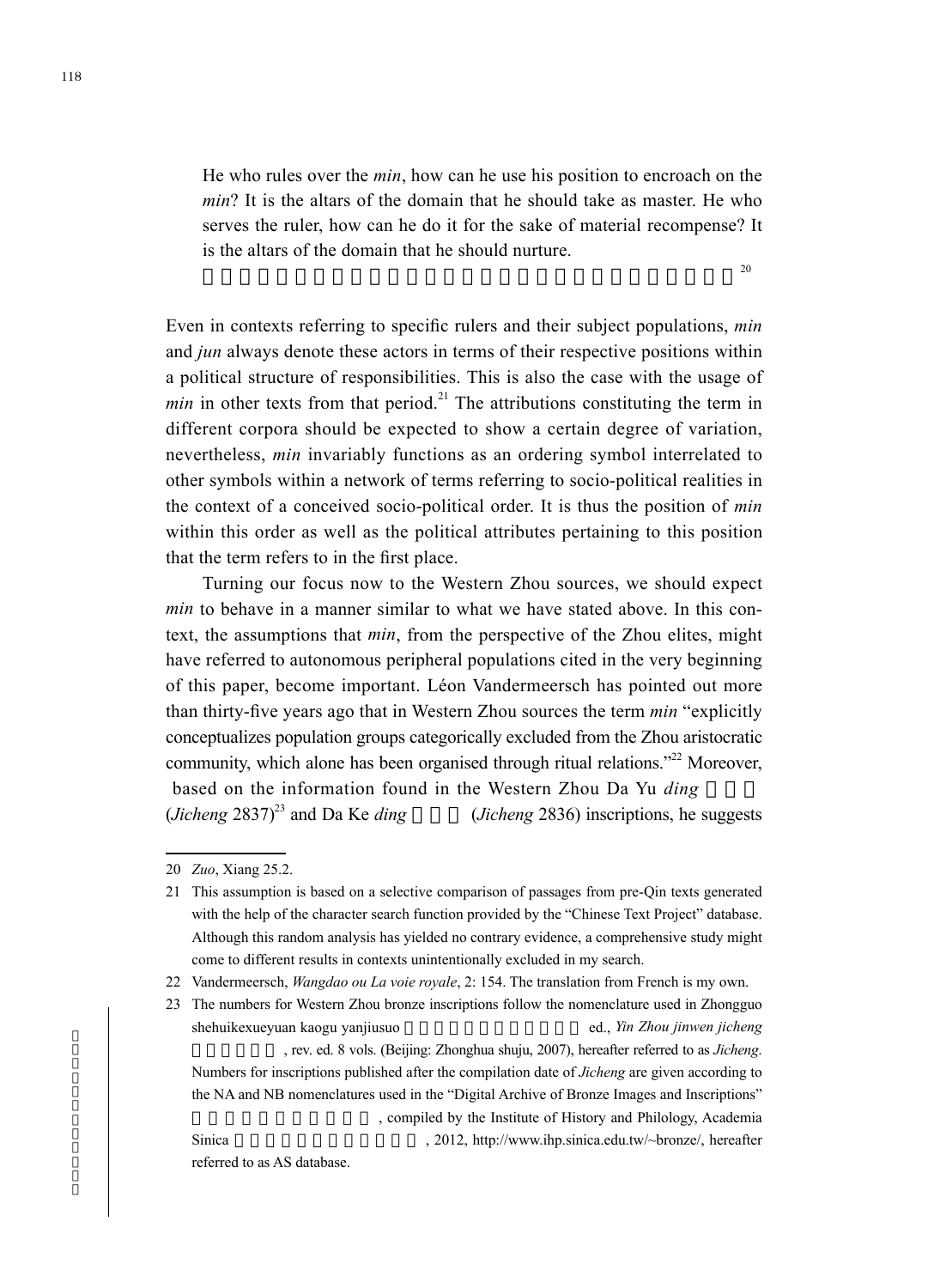The Term min 民 as a Political Concept in Western Zhou Thought

as a Political Concept in Western Zhou Thought

The Term

*min* to refer predominantly to non-Zhou populations geopolitically associated with the four cardinal regions  $(sifang)$ <sup>24</sup> In more recent studies on the import of *min* in Western Zhou sources, Thomas Crone and Toyota Hisashi

, without reference to Vandermeersch, come to similar conclusions.<sup>25</sup> If this is indeed the case, which I tentatively assume it is, then the political idea *min* would have provided the imaginary socio-political structures for the Zhou elites to define their relation to these populations within one common authority structure. In the following pages we shall analyze how this relation has been envisioned and in which contexts.

#### **3.** *Min* **and the Notion of Zhou Kingship**

There are two reasons that suggest we should begin our investigation by considering the material from Western Zhou bronze inscriptions first. In contrast to transmitted sources, texts from bronze inscriptions are free from later editorial alterations, — after all the text are at least approximately datable, and what is even more important is that they provide a more or less detailed context for the messages being articulated.

*Min* is attested merely 13 times in no more than nine texts from Western

). See for instance You Huanmin , *Xian Qin minben sixiang* 

(Changsha: Hunan shifan daxue chubanshe, 1991); and Wang Baoguo , *Liang Zhou minben sixiang yanjiu* 兩周民本思想研究 (Beijing: Xueyuan chubanshe, 2004). Proponents of this theory preponderantly assume the word *min* to stand for "commoners" or "the people," which, however, strikes me as anachronistic in the context of the Western Zhou kinship society. Here it would make more sense to speak of unranked lineage segments nevertheless sociopolitically bound within kinship communities, rather than assuming a lineage-transcending class of commoners to constitute a socio-political factor for the Zhou elites. However, the significance ascribed to unranked lineage segments (mostly peasants residing and working on lineage estates but not necessarily related to the lineage aristocracy by blood) in Western Zhou society, in a standard work such as in Zhu Fenghan's Shang Zhou jiazu xingtai yanjiu , rev. ed. (Tianjin: Tianjin guji chubanshe, 2004), 323–26, is in no way

correspondent to the connotations the term *min* has in Western Zhou sources.

<sup>24</sup> Vandermeersch, *Wangdao ou La voie royale*, 2: 154. Far from simply denoting a spatial dimension, the notion of the four cardinal regions symbolizes the concept of cosmological kingship in Shang and Western Zhou political thought. This topic will be discussed in greater detail below.

<sup>25</sup> Toyota Hisashi, *Shūdai shi no kenkyū*, 325–32; Crone, "Der Begriff *min* in Texten der Westlichen Zhōu-Dynastie (1050–771 v. Chr.)," 33–53. A different view currently finds support from the proponents of the so-called "people-oriented thought" (*minben sixiang*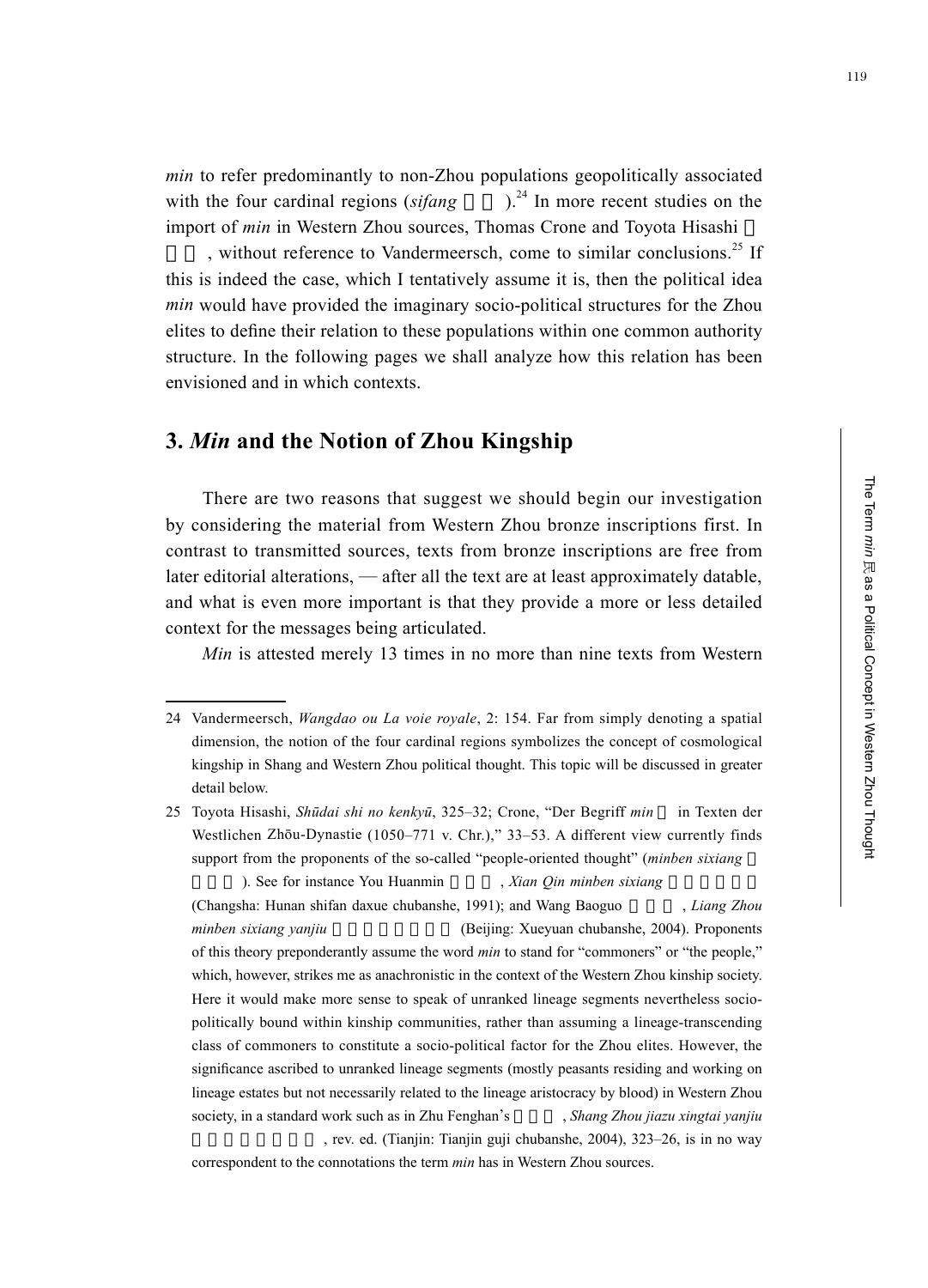Zhou bronze inscriptions.<sup>26</sup> Nevertheless, these few instances prove instructive in better understanding the Western Zhou notion of *min*. Not only does *min* always appear in connection with the four cardinal regions, with the notable exception of the late Western Zhou Mu *gui* (*Jicheng* 4343) and Da Ke *ding* (*Jicheng* 2836) inscriptions, all epigraphic instances of *min* also appear in contexts related to the Heavenly Mandate (Di's *yi de* in one case) and the idea of Zhou kingship. Most prominent among these instances are two very similar passages from the Da Yu *ding* (*Jicheng* 2837) and the Shi Qiang *pan* (*Jicheng* 10175) inscriptions. After indicating the date and location of a royal appointment, the text of the Da Yu *ding* inscription continues with these words:

The King approvingly spoke: "Yu! Greatly manifest King Wen received Heaven's support and the Great Charge. By the time he succeeded King Wen, King Wu created the [Zhou] polity, expelled all evils and came into the possession of the four cardinal regions. Trust-winningly he set the *min* in order. $^{27}$  [...]

|                          | hinir<br>$\overline{\phantom{a}}$                              |  |
|--------------------------|----------------------------------------------------------------|--|
| $\overline{\phantom{a}}$ | $\angle 8$<br><b>CONTINUES</b><br><b>Contract Teams</b><br>. 1 |  |

Similarly, the Shi Qiang *pan* inscription begins with the following words:

It is said that in antiquity, when King Wen first brought stability and

<sup>26</sup> I exclude from my investigation the recently excavated Zeng Bo Qi yue (NA 1203) inscription listed by the AS database as either late Western Zhou or early Spring and Autumn, on the grounds that it clearly refers to a Spring and Autumn context. The word *min* appears two times in this short inscription.

<sup>27</sup> All translations of the following Chinese sources are my own unless otherwise noted. Where applicable, the English translations for the epigraphic sources provided in Constance A. Cook and Paul R. Goldin, eds., *A Source Book of Ancient Chinese Bronze Inscriptions* (Berkeley: The Society for the Study of Early China, 2016)(hereafter given as *Source Book*) have been consulted. The rendering of *yun* for the graph follows an assumption voiced by Chen Zhi which has been raised earlier by Zhang Zhenglang as well. See Chen Zhi, "Yun," 'yun,' 'jun' shi shi" 「允」、「」、「畯」試釋 , *Bulletin of Jao Tsung-I Academy of Sinology* 1 (2014): 135–59.

<sup>28</sup> The transcription of texts from Western Zhou bronze inscriptions largely follows the versions in the AS database, with significant exceptions explained.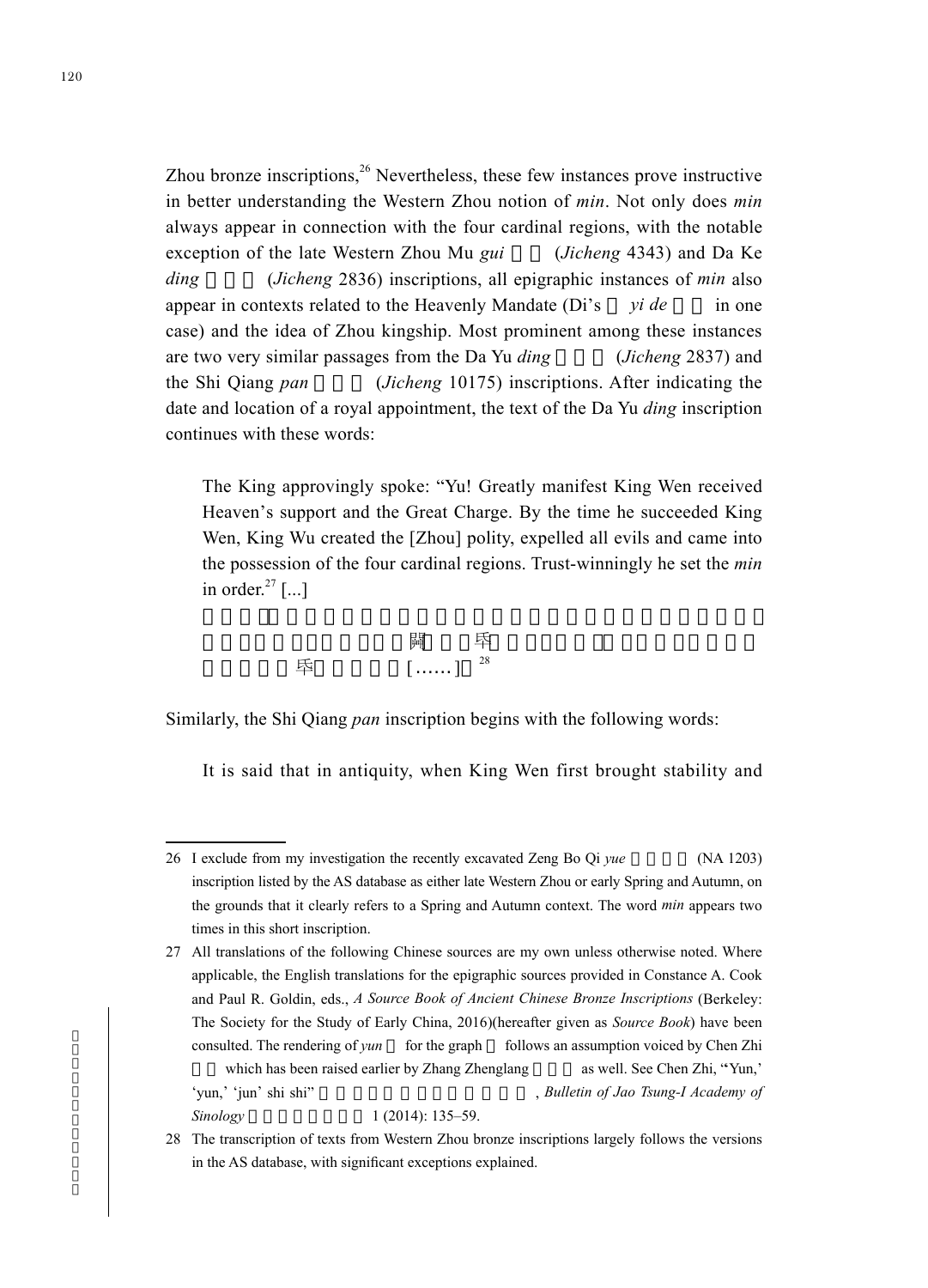harmony into the affairs of his government,<sup>29</sup> Di above sent down his exclusive  $de^{30}$  and great protection. [It was thus that King Wen] came into possession of all above and below, convening and receiving the many lineage polities.<sup>31</sup> Resolute and firm,<sup>32</sup> King Wu set the four cardinal regions in order,33 replacing the Yin and gaining the trust of the *min*.

 $\hat{z}$ 教, 上帝降懿(馬)。 【元】于政, 上帝降懿(馬)。  $\hat{p}$  and  $\hat{p}$  and  $\hat{p}$  and  $\hat{p}$  and  $\hat{p}$  and  $\hat{p}$  and  $\hat{p}$  and  $\hat{p}$  and  $\hat{p}$  and  $\hat{p}$  and  $\hat{p}$  and  $\hat{p}$  and  $\hat{p}$  and  $\hat{p}$  and  $\hat{p}$  and  $\hat{p}$  and  $\hat{p}$  and  $\hat{p}$  and  $\hat{$  $\frac{34}{\pi}$ 

Both of these passages explicitly relate the *min* to the idea of Zhou kingship. Governing the *min* within the four cardinal regions, after taking over the Shang King's position by force, is described as the ultimate subject of the Heavenly Mandate or Di's *yi de*-bond with King Wen. The four cardinal directions and

29 The interpretation of this passage follows Qiu Xigui , "Shi Qiang pan ming jieshi" , in *Qiu Xigui xueshu wenji* , vol. 3 (Shanghai: Fudan daxue chubanshe, 2012), 9.

30 Vassili Kryukov remarks here: "The innovation of the Shi Qiang pan lies in its substitution of 'Heaven's mandate' by 'perfect virtue' [  $\qquad$  ]. Thus, there is a functional correspondence between *de* and *ming* ." See Kryukov, "Symbols of Power and Communication in Pre-Confucian China (on the Anthropology of *de*): Preliminary Assumptions," *Bulletin of the School of Oriental and African Studies, University of London* 58.2 (1995): 321.

- 31 I take these polities to stand for the allied lineages of the Zhou who eventually assisted the latter in overthrowing the Shang.
- 32 My interpretation of the graphs 黏 follows Wang Ning , "Shi Shi Qiang *pan* ming de 'qiang yu'" 
Wuhan Daxue jianbo yanjiu zhongxin 
, Wuhan Daxue jianbo yanjiu zhongxin

, accessed March 29, 2017, http://www.bsm.org.cn/show\_article.php?id=2047.

33 While most scholars understand the graph to write the word *zheng*, "to campaign," "to attack," Lian Shaoming and Ma Chengyuan have pointed out that might well be a loan graph used to write the word *zheng* , "to set in order," "to regulate." Both scholars show that whereas the four cardinal regions are never mentioned as the subject of military campaigns in either the excavated or transmitted literature from the Western Zhou, there are numerous examples where the Zhou king is said to set the four cardinal regions in order. See Lian Shaoming "Shi Qiang *pan* mingwen yanjiu" , in *Xi Zhou Wei shi jiazu qingtong qiqun yanjiu* 

, eds. Yin Shengping et al. (Beijing: Wenwu, 1992), 362–63; and Ma Chengyuan et al., *Shang Zhou qingtongqi mingwen xuan* , 4 vols. (Beijing: Wenwu chubanshe, 1987–90), 3.222. For further discussion of the military understanding of the graph see also "Kinbun tsūshaku," *Hakutsuru bijutsukan shi* 50 (1979): 338.

34 The rendering of *yun* for follows Chen Zhi, "'Yun,' 'yun,' 'jun' shi shi" as noted above. See also Qiu Xigui, "Shi Qiang *pan* ming jieshi", 9–10, who reads *jun* as *quan* , to change for the better.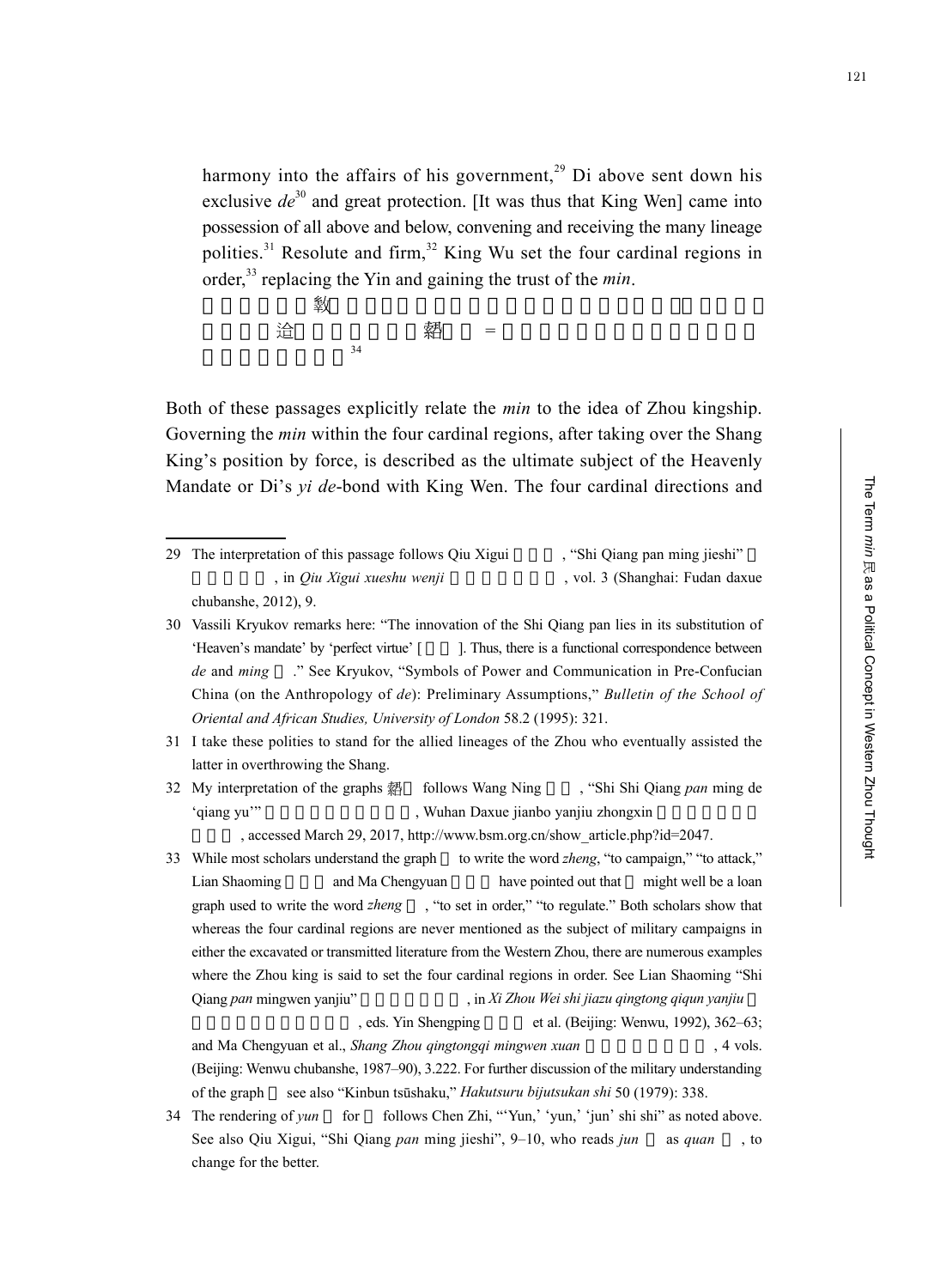the *min* appear as complementary ordering symbols.

What is important for understanding the significance of these passages in the context of the inscriptions however, is the fact that the receipt of the Mandate as well as the affiliation with the *min* are placed within a normative past as indicated by the phrase *yue gu* "it is said in antiquity."<sup>35</sup> The actual circumstances the inscriptions commemorate are the appointment of the vessel donor of the Da Yu *ding* to a royal task, and the receipt of a royal bestowal in the Shi Qiang *pan* respectively. Both these events describe the creation of a mutual obligation between the donor and Zhou King. The reference to the initial bond between the Zhou founding Kings and Heaven or Di thus serves to contextualize these two events. It provides a shared idea or meaning on grounds of which the vessel donors and the King define their relation through the commitment to a common task. This becomes even more clear in the late Western Zhou Shi Xun *gui* (*Jicheng* 4342) inscription:

The King approvingly spoke: "Commander Hong! Brilliant Wen and Wu broadly received the Heavenly Mandate. Your sage forbears were able to assist the former Kings, acting as their arms and legs, assisting their ruler to establish the Great Mandate, bringing stability and harmony to governance. Thus was august Di in no way dissatisfied, watching over and protecting our Zhou. Throughout the four cardinal regions, nowhere were the *min* not content and tranquil."

The King said: "Commander Hong, alas! In these days Heaven arouses awe and sends down destruction, the initial *de* cannot be [...], thus there was no one to succeed the former Kings' legacy. In the past, out of your integer concern for the Zhou polity, you placed me, the young heir, upon the throne and carried out your duties, firmly protecting the person of the King. Now I extend your charge and order you to preserve our polity's objectives great and small, and to broadly bring order to our polity."



<sup>35</sup> I take *gu* here to stand for a normative past. Cf. Kai Vogelsang, *Geschichte als Problem: Entstehung, Formen und Funktionen von Geschichtsschreibung im Alten China* (Wiesbaden: Otto Harrassowitz Verlag, 2007), 143–46.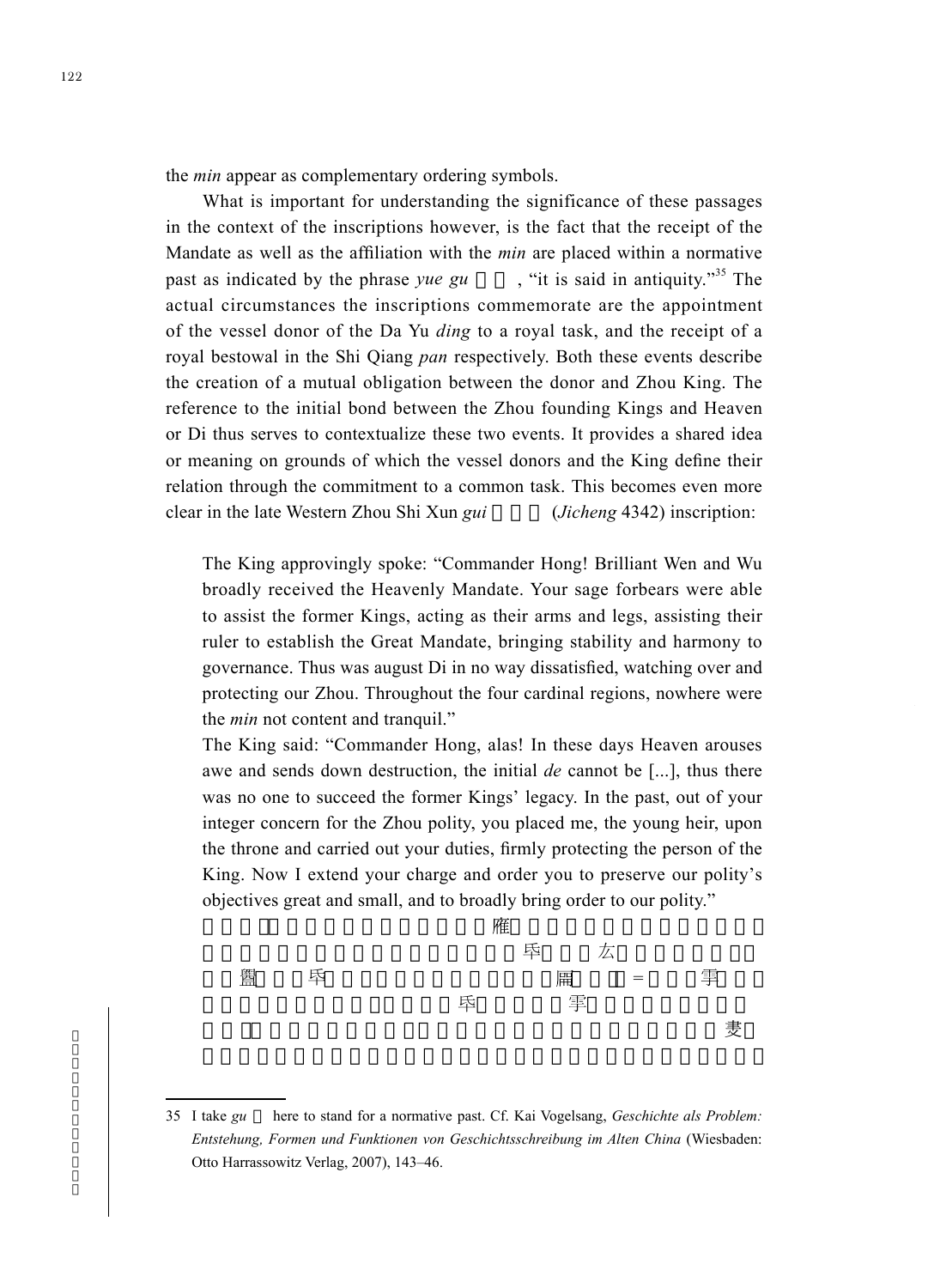Here the relation between the donor's forebears and the Zhou royal house is depicted as a share of the Zhou Kings' obligation, becoming his "arms and legs." In other words it is the shared responsibility towards the subject of the Heavenly Charge that defines the royal house and the donor's lineage as one community of purpose. Yet while at the time of the inscription the initial bond and its political achievements belong to a "bygone past" that cannot be retrieved, the *min* and the cardinal regions, as tokens and subjects of this initial obligation, outlast historical as well as generational change, and continue to define and to give meaning to the perpetuation of the Zhou lineage alliance. So, for instance, in the second half of the Da Yu *ding* inscription where the Zhou King is depicted to charge Yu with a governmental task, it says:

再<br>第十五十九章, [……]

The King spoke: "Yu, assist me in taking over the supervision of warfare and attentively  $\left[\ldots\right]$ <sup>36</sup>. From dawn to dusk assist me, the One Man, to head the four cardinal regions, so I may follow [my forebears] in inspecting the *min* and the territories with which the former kings have been entrusted." うちょう はんじょう まいこう まいこう まんじょう (観) はんじょう こうしょう まんこう まんこう (観) はんこうしょう にんしょう はんこうしょう (観) はんこうしょう さん さんこう こうしょう まんこう こうしょう きょうかい こうしょう きょうかい こうしょう こうしょう こうしょう こうしょう こうしょう こうしょう こうしょう

The modification of *min* and territories (here synonymous with the four cardinal regions) by the verb *shou* , "to receive" or "to be entrusted with,"<sup>37</sup> makes it very clear that the King is referring to them as symbols of an obligation. A similar usage of these terms can be found also in the transmitted *Documents*, as with *min* in the following passage from the "Luo gao" for instance:

(22) The Duke of Zhou bowed prostrate saying: "Your majesty ordered me to succeed in order to protect the Mandate and the *min* with which 123

<sup>36</sup> For the interpretations of the graphs ( ) as meaning "to take on responsibilities," see the explanations by Constance A. Cook in the *Source Book*, 33n6.

<sup>37</sup> In texts from Western Zhou bronze inscriptions, the verb *shou* mainly denotes the receipt of royal favours, which always entails the obligation to return these favours in the form of loyal service to the King. In another sense, it denotes the receipt of a mandate from the King or the former Kings' receipt of the Mandate of Heaven. In the latter case it directly denotes the assumption of an obligation.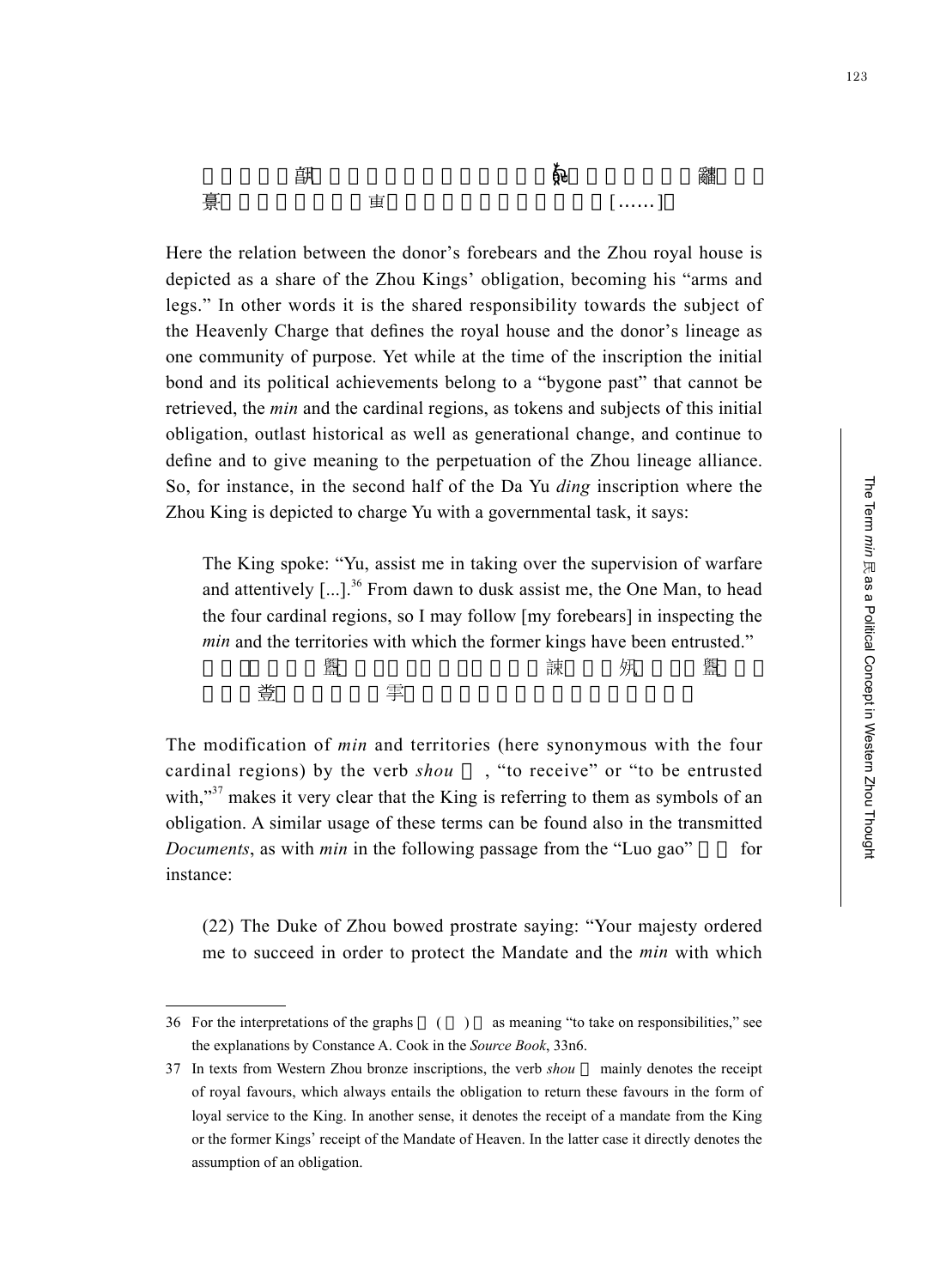your cultured ancestors have been entrusted.<sup>38</sup>

```
\lceil ......] ^{39}
```
According to Wang Guowei (1877–1927), the *min* were thought to have been entrusted to the former kings as part of the Heavenly Mandate.<sup>40</sup> Which specific geo- and socio-political realities the terms *si fang and min*  denote might have differed from context to context. What remains constant, however, is the responsibility structure these symbols entail. In this sense, *min* could also be used to refer to the Zhou alliance's common obligation in a negative or admonitory way, as is the case in the Mu *gui* (*Jicheng* 4343) inscription:

The King approvingly spoke: "Mu! Earlier, the former King ordered you to fulfil the post of supervisor of land. Now I revise this charge and order you to head the many officials' affairs. [There are] many complaints that they do not take the former Kings as their model and often maltreat the numerous *min*."

王若曰:「牧,昔先王既令女(汝)乍(作) (司)士。今余唯或 改,令女(汝)辟百寮有冋(司)事,多 (辭),不用先王

To model oneself on the former Kings or on one's ancestors who stood in the service of the former Kings, implies the assumption of the obligations entailed by the idea of Zhou kingship. Thus maltreating the numerous *min* stands here symbolically or *pars pro toto* for the violations of these responsibilities which Mu is charged to prevent.

To conclude this part of my analysis, it can be said that although *min* obviously indicates populations other than the Zhou elites and their allied lineages, it becomes equally apparent that it does so by translating socio-political realities

<sup>38</sup> For the reader's convenience, the line numbers given in the English text of passages translated from the *Documents* follow the numeration used in Bernhard Karlgren, trans., *The Book of Documents* (Stockholm: Museum of Far Eastern Antiquities, 1950). My own translation however varies considerably from Karlgren's.

<sup>39</sup> The Chinese text and punctuation of passages cited from the *Documents* follow the text in Chü Wan-li , *Shangshu jishi* (Taipei: Linking Publishing, 1983).

<sup>40</sup> Wang Guowei , "'Luo Gao' jie" , *Guantang jilin* (Taipei: Heluo tushu chubanshe, 1975), 37. Jiang Kunwu , treating the term *shoumin* as an idomatic expression, voices a similar argument, noting the non-military nature of the Zhou's receipt of the *min*. See her *Shi Shu chengci kaoshi* (Jinan: Qi Lu shushe, 1989), 147.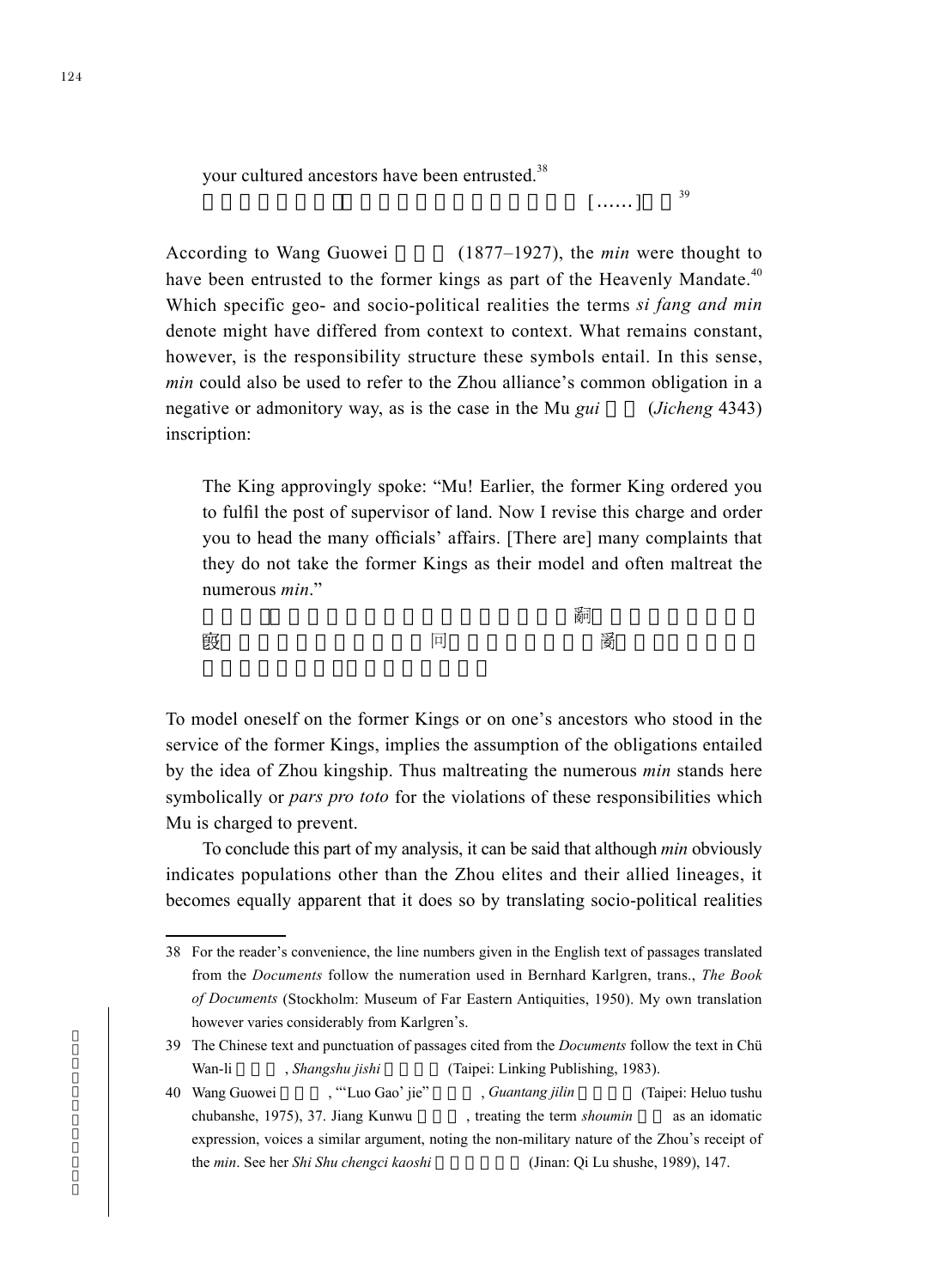into a political idea. At least in the above examples, to which one could further add the text from the He  $zun \mathcal{H}$  (*Jicheng* 6014) inscription, *min* first and foremost functions as a symbol of an imagined political order to which both the Zhou elites and their allies equally commit themselves. We must not forget that the Western Zhou "state" was not a unitary whole but a lineage alliance that relied largely on personal ties.<sup> $41$ </sup> In order to perpetuate such personal bonds across generations, the former needs to be substantiated by a political idea that can provide a common source of authority and obligation for the members of each proceeding generation. This idea is expressed in the notion of Zhou kingship.<sup>42</sup>

*Min*, however, is only one part of this topos, another major factor being the four cardinal regions which, as we have seen, appear mostly in connection with *min* in texts from Western Zhou bronze inscriptions. In fact there are seven more texts from altogether twenty Western Zhou vessels that employ the image of the four cardinal regions in a way similar to the examples above, without mentioning the term *min*. 43 Given the often *pars pro toto* nature of such images as they are used in texts from Western Zhou bronze inscriptions, we might reasonably assume *min* to be nevertheless implied in these images as well. What is more important however, just as *min* does not primarily denote actual populations, neither do the four cardinal regions, being a part of the topos Zhou kingship, function as a geographical designation. The four cardinal regions are first and foremost an ordering symbol the Zhou inherited from the Shang, just like many other cultural features, including the casting of inscribed

<sup>41</sup> Cf. Xu Zhuoyun , *Xi Zhou shi* , rev. ed. (Taipei: Linking Publishing, 1990), 107–38; Zhu Fenghan, *Shang Zhou jiazu xingtai yanjiu*, 338–405. For the importance of personal contacts and obligations in the creation of the Western Zhou administrative authority structures, see especially Creel, *The Origins of Statecraft in China*, 317–87.

<sup>42</sup> The palpable side of these authority structures became manifest of course in the process of bureaucratization, which led to the constitution of the Western Zhou state in its administrative structures as described in Li Feng, *Bureaucracy and the State in Early China: Governing the Western Zhou* (Cambridge: Cambridge University Press, 2008). However, as Carl Schmitt has pointed out "No political system based purely on the technical skills of the exercise of power can outlast one single generation. The political is inextricably linked to the idea, for there are no politics without authority and no authority without the ethics of conviction." Cited in Jan Assmann, *Herrschaft und Heil: Politische Theologie in Altägypten, Israel und Europa* (Munich: Carl Hanser Verlag, 2000), 36. The translation from German is my own.

<sup>43</sup> Cf. the Nangong hu *zhong* (*Jicheng* 181); the Xing *zhong* 癲 (*Jicheng* 251); the Wu si Hu *zhong* 五祀 (*Jicheng* 358); the Lu bo Dong *gui gai* 彔伯 簋蓋 (*Jicheng* 4302); the Shi Ke *xu*/*gai* 師克盨 / (*Jicheng* 4467 & 4468); the other Shi Ke *xu gai* (NA 1907); the twelve Qiu *ding* 逨 (NA 0745–0756) and the Qiu *pan* 逨 (NA 0757) inscriptions.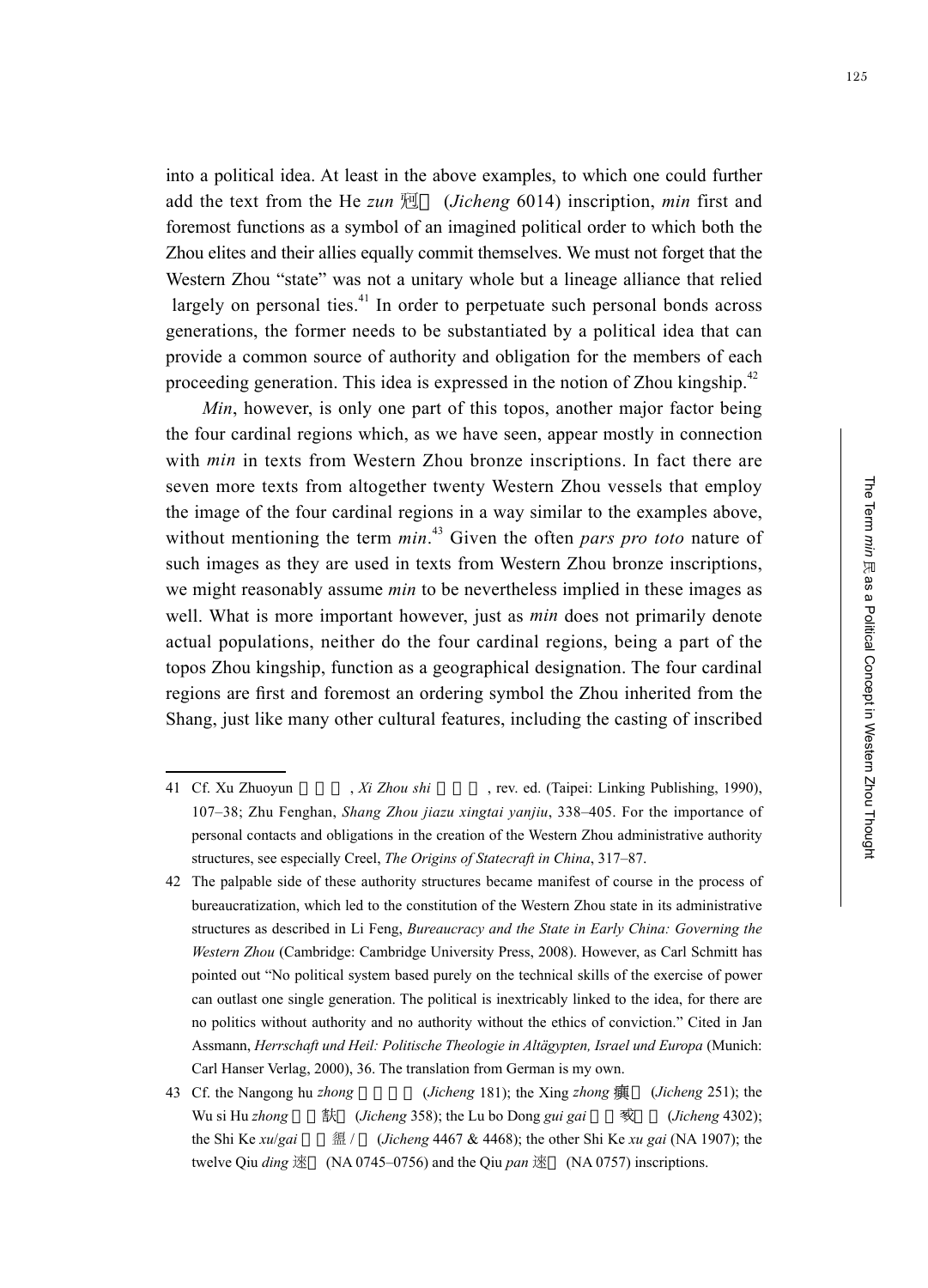bronze vessels. In Shang oracle bone inscriptions, the four cardinal regions appear as a cosmological ordering symbol that defines the Great Settlement Shang (*Da Yi Shang* ) as its centre in political, cosmological and ritual terms.<sup>44</sup> This sense is still reflected in idealized images of the Great Settlement Shang produced in later time, such as in the "Yin wu" (Mao 305) Hymn from the *Mao Odes*:

> Magnificent was the settlement Shang, Pole of the four cardinal regions.

It becomes a geographical, or more precisely, geopolitical designation only from the perspective of the Zhou ancestral lands in the Wei river valley in modern day Shaanxi around the capitals Feng and Hao  $^{46}$  Supposedly during the time of King Cheng (1042–1006 BCE), after the suppression of the Wu Geng Rebellion (*Wu Geng zhi luan*) initiated by a former Shang prince,<sup>47</sup> the Zhou ventured to establish a second permanent administrative centre after Feng and Hao at a site near modern-day Luoyang seast of the Zhou heartland. This episode is associated in the "gao" chapters of the *Documents* with the regency of the Duke of Zhou, as recorded in the following passage from the "Luo gao", in which he is depicted to offer his services to the still immature King Cheng:

(1) The Duke of Zhou bowed prostrate saying: "I report to you, my bright sovereign, (2) should your majesty not dare to assume the obligation of the Heavenly Mandate secured by the former Kings, I will continue to act

<sup>44</sup> Cf. Chen Mengjia , *Yinxu buci zongshu* (Beijing: Zhonghua shuju, 1988), 319–21; Sarah Allan, *The Shape of the Turtle: Myth, Art, and Cosmos in Early China* (Albany: State University of New York Press, 1991), 74–101; David N. Keightley, *The Ancestral Landscape: Time, Space, and Community in Late Shang China (ca. 1200–1045 B.C.)* (Berkeley: Institute of East Asian Studies, University of California, Berkeley, 2000), 55–96; and Aihe Wang Cosmology and Political Culture in Early China (Cambridge: Cambridge University Press, 2000), 23–74.

<sup>45</sup> The Chinese text of the Mao *Odes* follows the version in Chü Wan-li, *Shijing quanshi* (Taipei: Linking Publishing, 1983).

<sup>46</sup> See Li Feng, *Landscape and Power in Early China*, 27–62 for the geographical identification of the Western Zhou realm.

<sup>47</sup> Cf. Shaughnessy, "Western Zhou History," in Michael Loewe and Edward L. Shaughnessy eds., *The Cambridge History of Ancient China* — *from the Origins of Civilization to 221 B.C*. (Cambridge: Cambridge University Press, 1999), 310–13.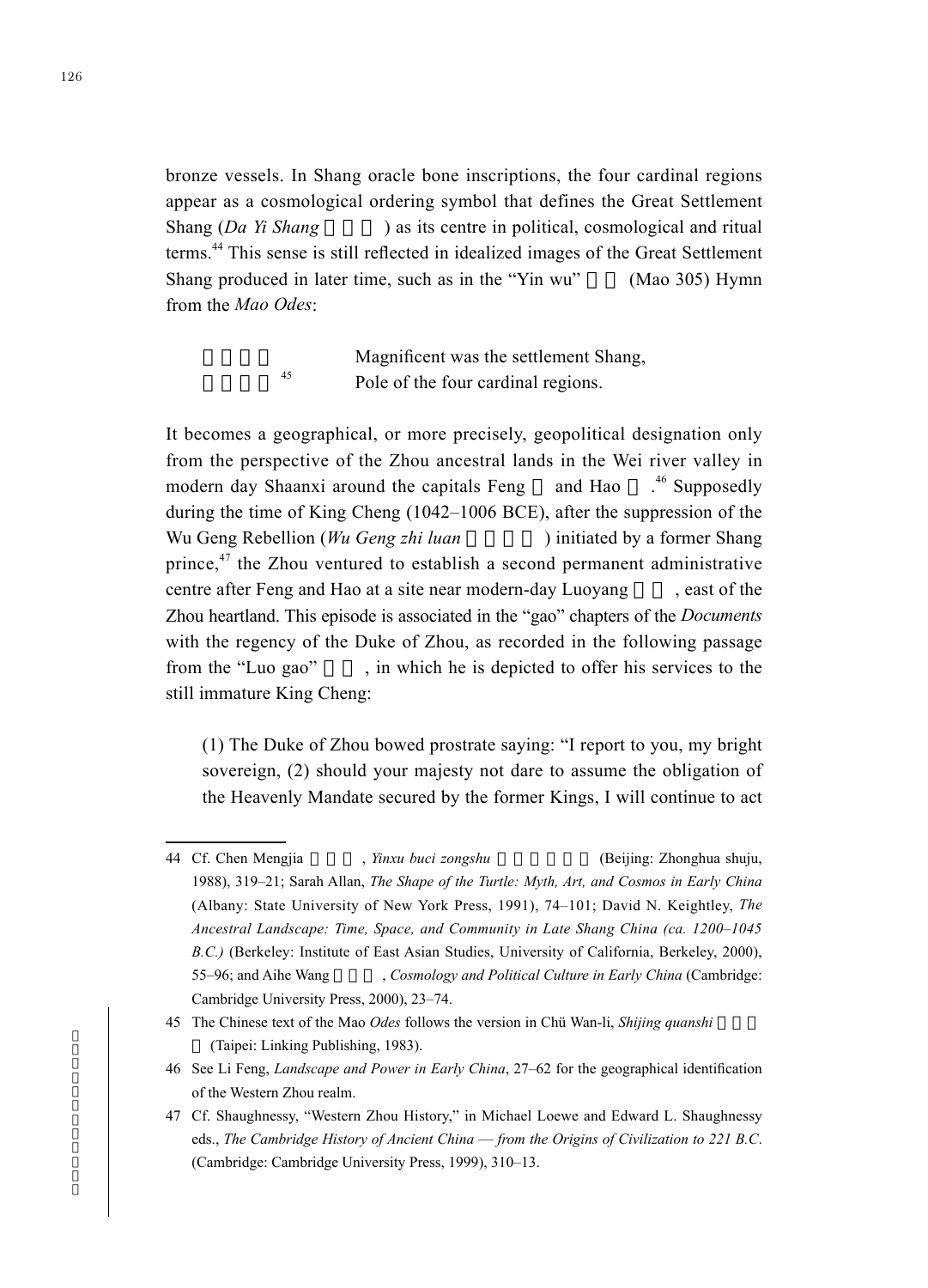as protector [of the Mandate] and grandly inspect the eastern territories, so that you shall be the manifest ruler of the *min*.

In contrast to the young King Cheng who resided in the Zhou heartlands in the Wei river valley, the territories received by the Zhou founding Kings are designated as eastern territories. This perspective changes, however, when it comes to the topic and substance of kingship:

(22) The Duke of Zhou bowed prostrate saying: "Your majesty ordered me to succeed protecting the Mandate and the *min* with which your cultured ancestors have been entrusted. [...] (23) [Yet] you, my son, should [frequently] come to inspect the site. You shall grandly control the former Shang elites (?) and become the new ruler of the four cardinal regions. [...] I say, you shall govern from this centre, and then the myriad states will all enjoy blessings, and you, my King, will have achievements.

 $\lbrack$  …… ]  $\lbrack$  …… ] 宅,其大惇典殷獻民,亂為四方新辟 [……]。曰其自時中乂,萬邦咸

In this passage, the Duke of Zhou urges the King to frequently take residence in the eastern territories to assume his position as a ruler at the very centre of the four cardinal regions. This suggests that the physical centre corresponding to the image of the royal centre in Western Zhou political theology was different from the Zhou ancestral lands. The already mentioned He *zun* 迥 (*Jicheng* 6014) may serve to corroborate this view. Its text employs a similar rhetoric of motives that we saw in the Da Yu *ding* and Shi Qiang *pan* inscriptions above:

When the king first moved his residence to Chengzhou, he resumed the rites of King Wu and poured out the libation from (the altar of) Heaven. In the fourth month, on the *bing-xu* day, the King addressed the junior members of [our] lineage congregated in the Great Hall of the Jing palace, saying: "Formerly, your late father had been capable to assist King Wen, so it came that King Wen received [the Great Charge]. After King Wu subdued the Great (or Heavenly?) Settlement Shang, he solemnly reported to Heaven in these words: 'I shall reside in this central enclosure and from here bring order to the *min*.' [...]"

もちゃくられる。<br>それは、王明の子には、王明の子には、王明の子には、王明の子には、王明の子には、王明の子には、王明の子には、王明の子には、王明の子には、王明の子には、王明の子には、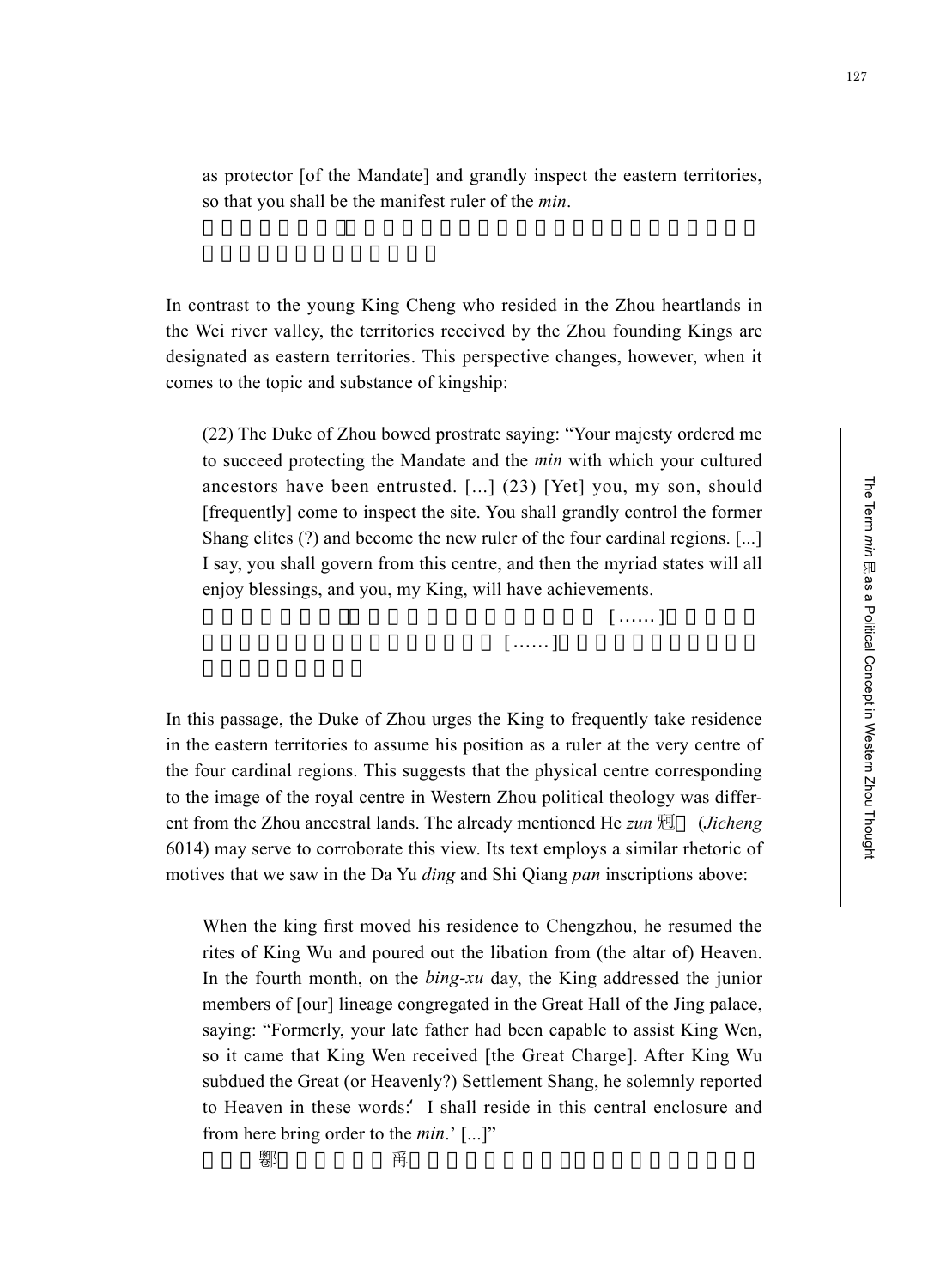日<mark>東</mark>市、王 (吉子)宗、王 (吉子)宗、王 (吉子)宗、王 (吉子)宗、王 (吉子)宗、王 (吉子)宗、王 (吉子)宗、王 (吉子)宗、王 (吉子)宗、王 (吉子)宗、王 (吉子)宗、王 (吉子)宗、王 (吉子)宗、王 (吉子)宗、王 (吉子)宗、王 (吉子)宗、王 (吉子)宗、王 (吉子)宗、王 (吉子)宗、王 (吉子)宗、王 (吉子)宗、王 (吉子)宗、王 (吉子)宗、王 (吉子)宗、王 (吉子)宗、王 (吉子)宗、王 (吉子)  $\binom{3}{2}$  天, (注) 工人, (注) 工人, (注) 工人, (注) 工人, (注) 許 [……]

What we know from the literary sources is that for the Zhou, the defeat of the Shang people means replacing them in their politico-religious role as mediators between the transcendent realm of the gods and the human world. Thus in actual terms, the establishment of Chengzhou or Luoyi  $48$  might have been not much more than the fortification of an administrative outpost amid the newly conquered eastern territories, brought under control by the establishment of semi-autonomous regional states ruled by Zhou princes and other allied lineages. However, in terms of the political theology associated with the Mandate of Heaven, the site must be understood to be the replacement of Anyang, or the Great Settlement Shang, as the new centre of the political, *and* cosmological orders that were shared by both the Shang and the Zhou. Especially the Shang cosmological order was central to the worldview of the Zhou, who interpreted their own rise to power within this context. Thus what is termed *dong tu* or the eastern territories, from a geopolitical perspective becomes *zhong tu*

, or the central regions, from a cosmological perspective. The "Shao gao" 召誥 chapter from the *Documents* is perhaps the most important source to cor-

roborate this view:

(9) The [Duke of Shao] spoke: "Alas! August Heaven, Di on High has changed its principal son and the Charge of the Grand Enclosure of Yin. Now your majesty has been entrusted with the Mandate, endless indeed are its blessings, but endless are also the anxieties it bears. [...]

(14) "May your majesty come to assist Di on High, and commit yourself to the centre of the land [in order to comply with Di's design]. [Zhou Gong] Dan said, Now that this great settlement has been built, the King shall from here become the counterpart to August Heaven, and reverently sacrifice to [the spirits] above and below; from this central [position] he shall govern. The King will then have accomplished his Charge to govern the *min*.'"

 $[......]$ 

 $[$  ......]

<sup>48</sup> For the debate on the identity of Chengzhou and Luoyi, see Li Feng, *Landscape and Power in Early China*, 65–66.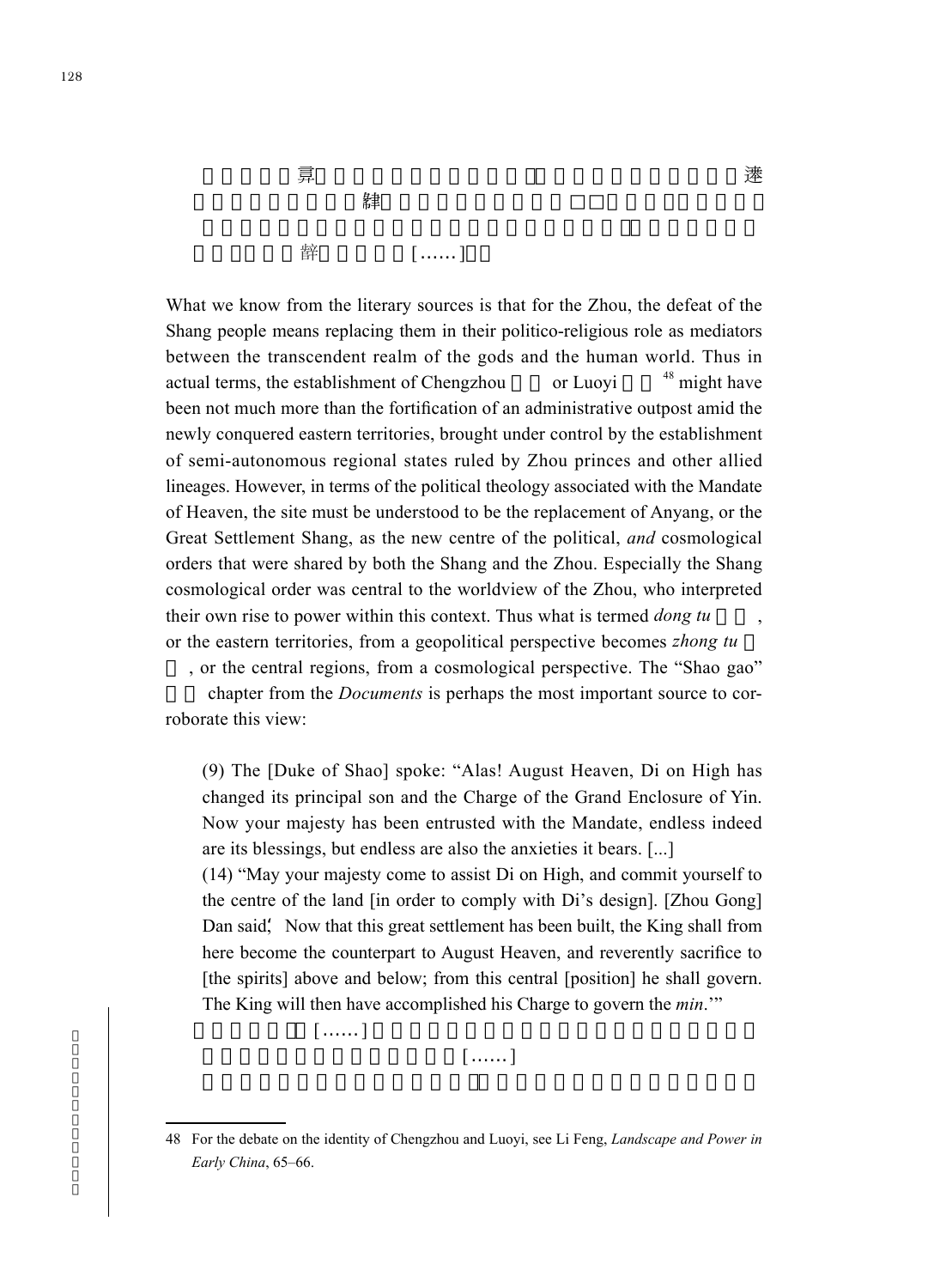In this passage it becomes very clear that the Zhou deemed the region they have chosen to build their eastern capital or settlement in as a civilizational centre from where the king was supposed to match his political order with the cosmological order designed by Heaven or Di. This kind of cosmological symbolization is known from other ancient cultures as well.<sup>49</sup> The new eastern settlement, according to the above sources, was thus not only the place where the Zhou first affiliated with the *min*, but the Zhou King's residence (*zhai* ) in the new settlement also marked the beginning of him acting as the counterpart of Heaven, or indeed, as the Son of Heaven (*Tianzi* ), emanating the Heavenly order into the four cardinal regions.

Now we can come full circle on the problem of whom or what *min* designates in Western Zhou literary sources. Just as the four cardinal regions define the centre of the perceived world from cosmological and geographical perspectives, so does *min* define the King as universal ruler over an ecumene.<sup>50</sup> From the perspective of the Zhou in their Shaanxi homeland, the populations indicated by *min* were of course peripheral, non-Zhou populations. Yet, as we have seen, the term *min* does not belong into this context. *Min* symbolizes a factor in a political order bound to a cosmological worldview. It is in this capacity that *min* developed into the political term we find in later texts such as the *Zuozhuan* and the Warring States Masters Literature.

One last point has to be made regarding the conceived relation between the Zhou King and the *min*. Eric Voegelin has pointed out that in ancient Middle Eastern cultures, the people occupying the *omphalos* or the civilizational centre, had a special obligation to implement the order they've received from a transcendental authority.<sup>51</sup> This factor plays a role in the conception of Zhou kingship as well, especially in view of the role of the *min*. The idea of the King's responsibility for the *min* is addressed very clearly in

<sup>49</sup> Eric Voegelin refers to such cosmologically defined civilizational centres in the ancient Middle Eastern and Mediterranean cultures by its Greek name *omphalos*. See Voegelin, *Order and History,* vol. 1, *Israel and Revelation* (Columbia: University of Missouri Press, 2001), 66–69.

<sup>50</sup> Following a definition proposed by Peter Weber-Schäfer, I understand the concept of the ecumene as an ordering symbol which mirrors the attempt to represent the unity of humanity in the institutional medium of universal kingship. See Weber-Schäfer, *Oikumene und Imperium: Studien zur Ziviltheologie des chinesischen Kaiserreichs* (Munich: Peter Lang, 1968), 11–20.

<sup>51</sup> Voegelin, *Order and History*, 1: 68.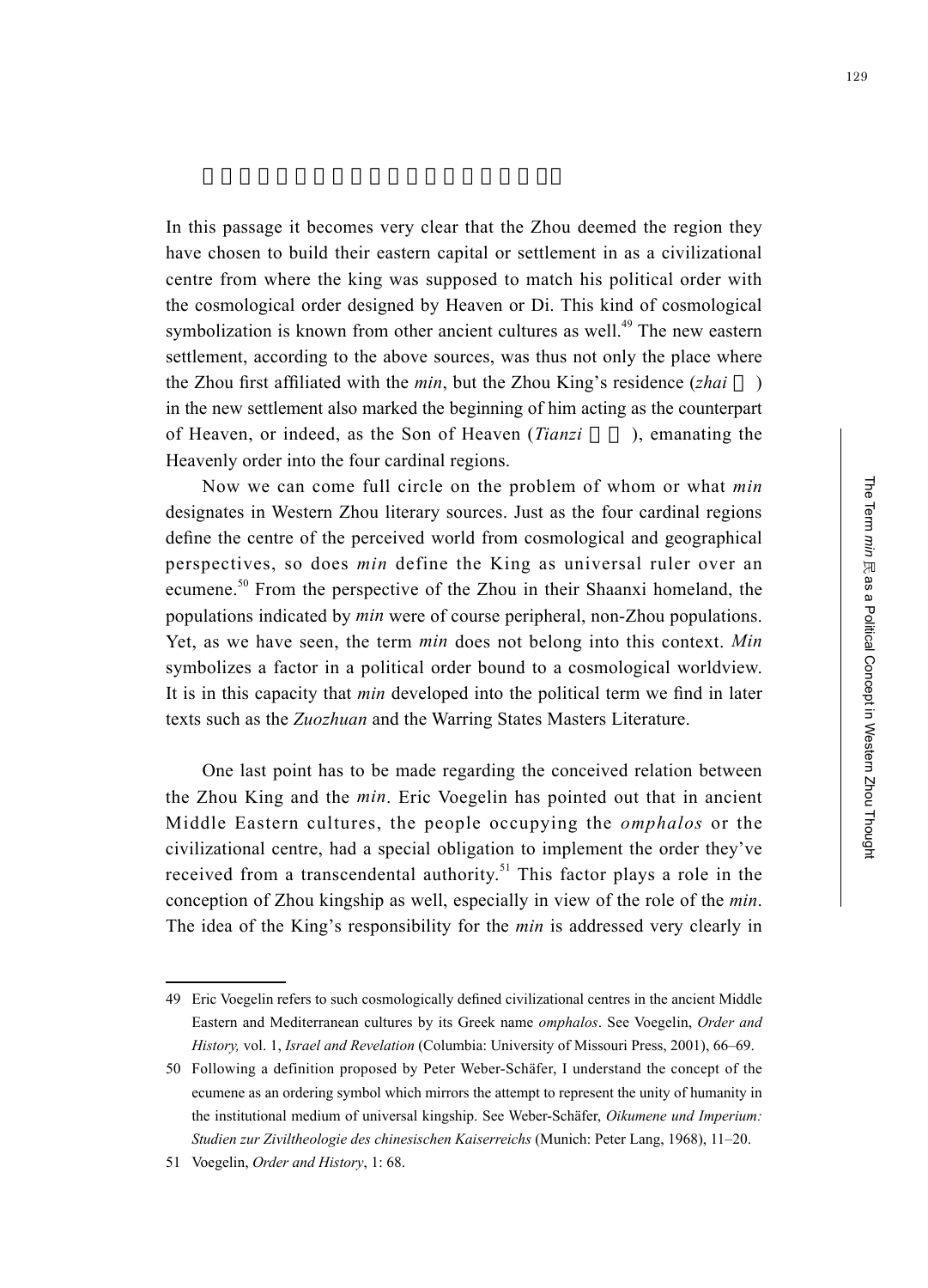the following passage from the "Shao gao" chapter, recording the direct speech of the Duke of Shao as in the above example:

(10) "Now that Heaven pities the *min* within the four cardinal regions, may [your majesty] pay attention to the Mandate and be industrious in its implementation. Your majesty shall be quick to honour his *de*-commitment [towards fulfilling the Mandate]. [...] (22) If the King positions himself at the origin of this *de-*commitment, the lesser *min* will imitate him throughout the *Tianxia-*ecumene, and the King will thus become manifest. Let above and below labour with a mutual sympathy, saying: We have received the Mandate of Heaven.'"

 $\lbrack ,\ldots,\lbrack ,\ldots,\lbrack ,\ldots,\lbrack ,\ldots,\lbrack ,\ldots,\lbrack ,\lbrack ,\ldots,\lbrack ,\lbrack ,\ldots,\lbrack ,\lbrack ,\ldots,\lbrack ,\lbrack ,\ldots,\lbrack ,\lbrack ,\ldots,\lbrack ,\lbrack ,\ldots,\lbrack ,\lbrack ,\ldots,\lbrack ,\lbrack ,\lbrack ,\ldots,\lbrack ,\lbrack ,\lbrack ,\ldots,\lbrack ,\lbrack ,\lbrack ,\ldots,\lbrack ,\lbrack ,\lbrack ,\ldots,\lbrack ,\lbrack ,\lbrack ,\ld$ 

In this context we will have to consider the significance of the term *de* , which one finds inextricably linked to *min* in many of our sources. In a kinship-based society such as the Western Zhou lineage alliance,<sup>52</sup> political responsibilities were more or less synonymous with kinship responsibilities. Thus, in order to define responsibilities across kinship boundaries within the context of a shared political idea, the Zhou had to devise enhanced concepts of obligation to inform the workings of their socio-political network. This is where I see the import of *de*, which in Western Zhou bronze inscriptions is overtly referred to in statements committing the speaker to the political idea represented by Zhou kingship. My basic understanding of the term follows Donald J. Munro who has suggested that *de* should be defined as a "consistent attitude toward the norms" in Western Zhou sources.53 Given the contexts in which *de* is used, I further understand that the term not only denotes a "consistent attitude," but the obligation or commitment towards implementing these "norms." <sup>54</sup> *De*, in other words,

<sup>52</sup> Cf. Zhu Fenghan, *Shang Zhou jiazu xingtai yanjiu*, 229–405.

<sup>53</sup> See Donald J. Munro, *The Concept of Man in Early China* (Stanford: Stanford University Press, 1969), 96–112; 185–97. Munro's suggestion is convincing as far as it takes into consideration the precise context in which *de* is used in Western Zhou sources, namely in statements where social actors articulate their commitment towards the symbolic order represented by Zhou kingship.

<sup>54</sup> This point is reflected also by the direct association between the terms *de* and *ming* (charge, mandate) in certain Western Zhou contexts. Cf. Kominami Ichirō , "Tenmei to toku" 徳 , *Tōhō gakuhō* (*Journal of Oriental Studies*) 64 (1992): 1–59; and idem., *Kodai Chūgoku tenmei to seidōki* and the seidoki (Kyoto: Kyōto Daigaku Gakujutsu Shuppankai, 2006), 201–26.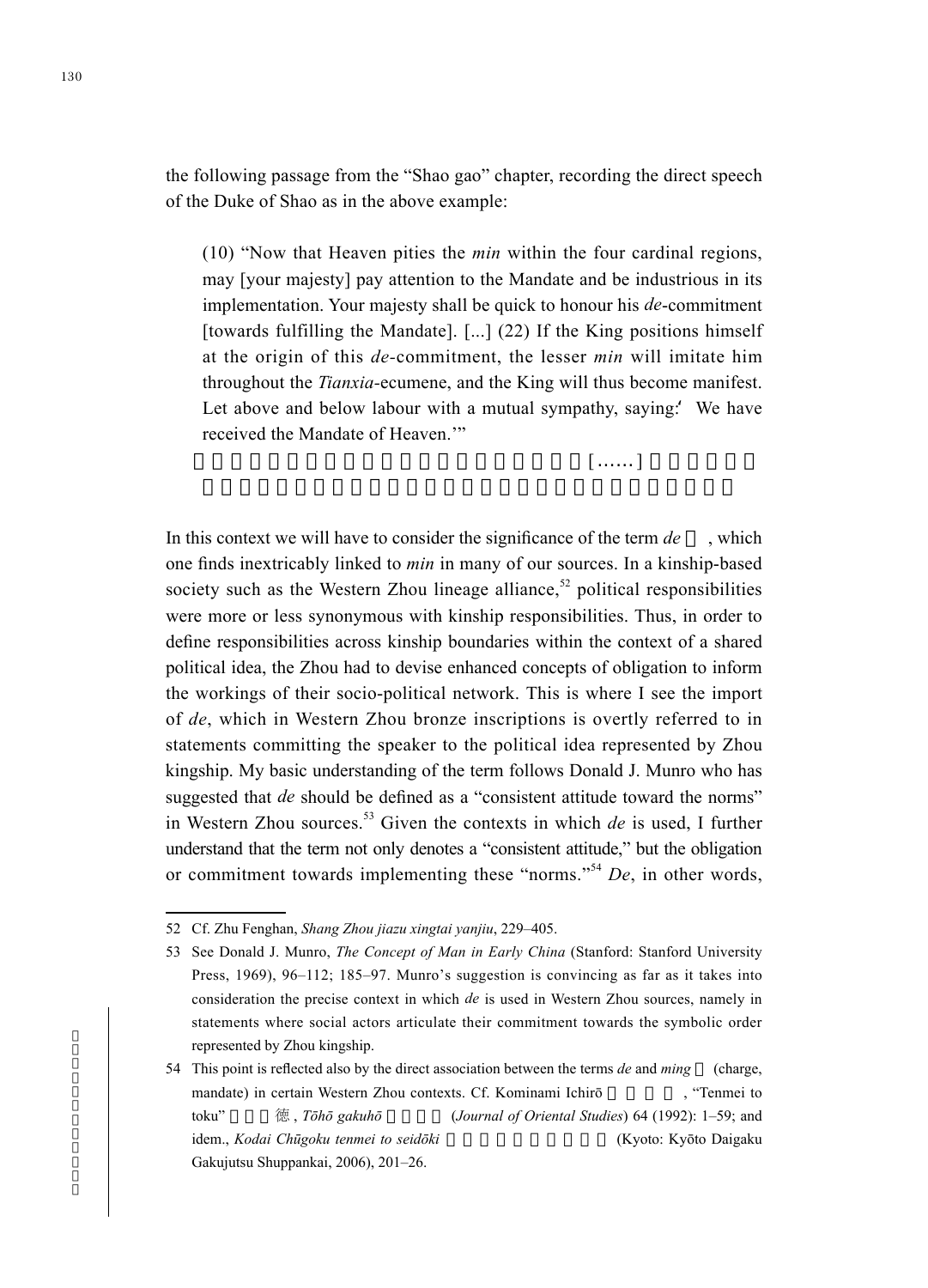describes the King's commitment to apply the ideal order envisioned in terms of Zhou kingship to the socio-political realities and, by doing so, attract other socio-political actors to contribute to and comply with this order. It is indeed the message, for instance, of the "Zi zai" chapter from the *Documents*:

(5) Now your majesty should say: "The former kings toiled hard to make their *de*-commitment bright in order to attract [the many *bang* polities and princedoms] to join them in alliance. Thus the many *bang* polities began to send offerings and the princedoms came [to pay their respect]. [Therefore your majesty] should also make bright your *de*-commitment so the regional rulers will congregate and the many *bang* polities will respectfully bring offerings. (6) Now that August Heaven has committed<sup>55</sup> the *min* and the territories of the central region to the former Kings, (7) your majesty should devote yourself to your *de*-commitment, aligning the deluded *min* and rendering them to comply in fulfilling the charge that the former Kings received."

It is the King's obligation to render the *min* compliant so they would follow the Heavenly order, a task which can only be achieved if the King acts as a model in committing himself to the implementation of the Heavenly Charge.

Based on what we have worked out so far, I would like to apply my own understanding of *min*, using one last example, on the interpretation of a rather difficult passage from the Western Zhou Ban *gui* inscription (*Jicheng* 4341). Here, the usage of *min* is somewhat unusual, as the text refers to the term in the context of a military conflict. The vessel donor recounts his father, Elder Mao (Mao bo ), being charged by the King with a military campaign against foreign tribes residing not in the nearer, defined eastern polities, but rather in the eastern enclosures (*dong guo* ):

<sup>55</sup> Ma Rong (79–166) reads *fu* as *fu* (to attach), see Sun Xingyan , *Shangshu jin gu wen zhushu* (Beijing: Zhonghua shuju, 1986), 389. Chü Wan-li reads as *yu* (to give). See his, *Shijing quanshi*, 170. Based on these two interpretations I understand the term in the sense of "to entrust," or "to commit." Compare also the similar expression "(34) August Heaven […] entrusted the four cardinal regions (to King Wen and King Wu)" [......] transmitted in the "Gu ming" chapter ("Kang Wang zhi gao" in the corrupted *Ancient Text Documents* [*Guwen Shangshu* ]).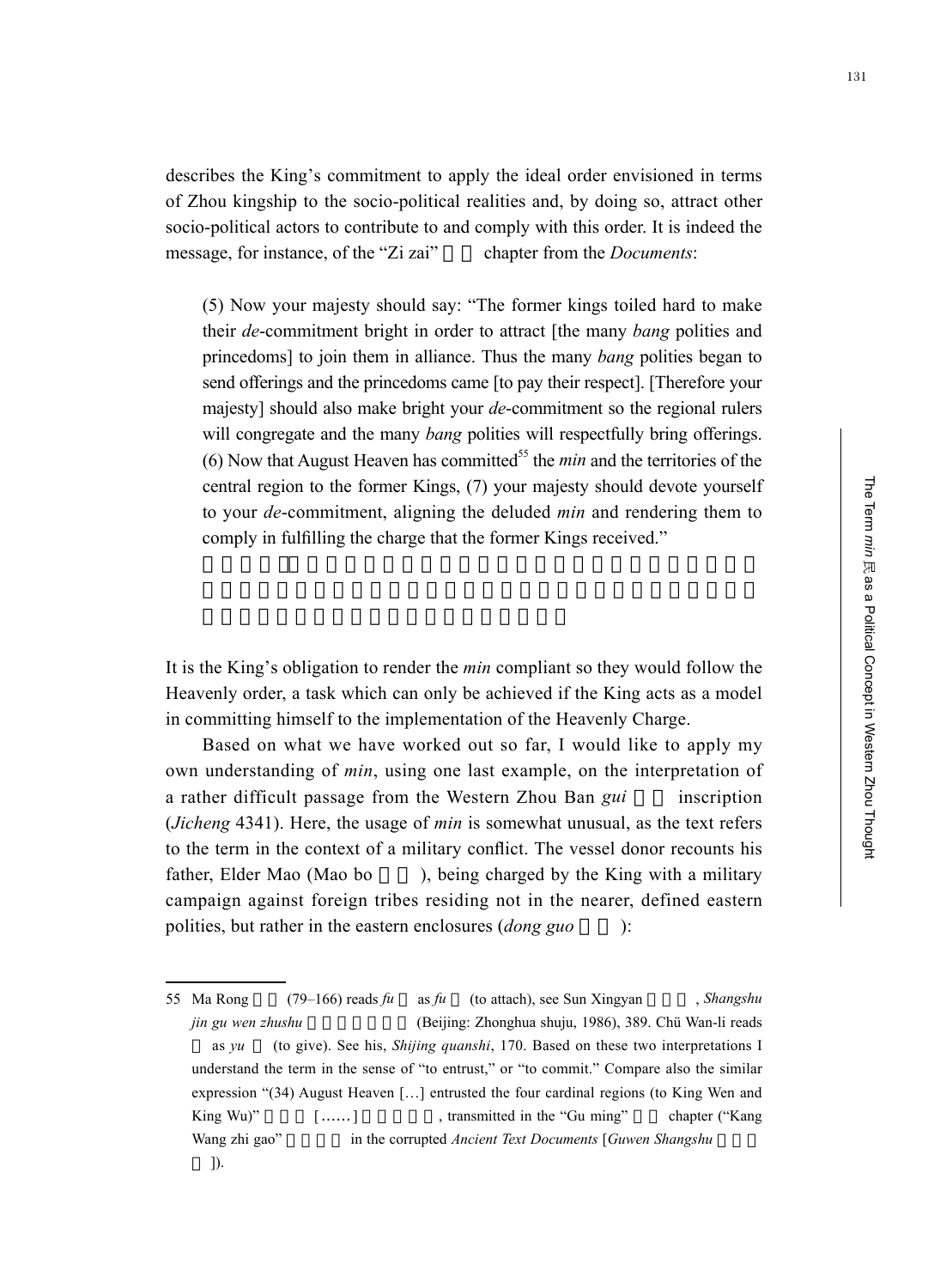It was in the eight month, beginning auspiciousness, [when the King] was at Ancestral Zhou. On *jia-xu* day, the King ordered Elder Mao to succeed Duke Cheng of Guo in office, to protect the King's position and make him the standard for the four cardinal regions. (Mao) received the order to handle the affairs of the polities of Fan, Shu and Chao. The King bestowed on him a harness hung with bells. When this had been completed, the King charged the Duke of Mao to lead the rulers of the *bang* polities, the charioteers, halberdiers and the X-*ren*<sup>56</sup> to attack the X-*rong* tribe in the eastern enclosures. [...]

Within three years the eastern enclosures were pacified. There were none who did not submit to the awe of Heaven.<sup>57</sup> [...]

Duke [Mao] reported the affair to the King: "Alas, the *min* are not established.<sup>58</sup> They have been blind to the charge of Heaven all this time, and thus have no trust [in the King's rule]. If the manifest [King] honours his *de* (i.e. his commitment towards the Heavenly Mandate), there will be no opposition."



The description of the campaign against the non-compliant populations or tribes within the nominal Zhou territories in the east is not very difficult to understand. The question, however, is how to read the following announcement of the Duke. Thomas Crone, for instance, believes the passage comments

<sup>56</sup> Chen Mengjia (1911–1966) reads 或 as commoners (*shuren* ) or some kind of foot-soldiers  $(tu)$  by referring to the expression "  $\overrightarrow{xy}$  " found in the Eastern Zhou Shu Shi *bo* inscription. See Chen Mengjia, *Xi Zhou tongqi duandai* (Beijing: Zhonghua shuju, 2004), 26.

<sup>57</sup> The transcription and interpretation of this passage follows closely to Chen (2004), 25–26.

<sup>58</sup> Chen Jian suggests that *zao* is used here in a similar manner as in the Mao ode "Si Zhai" (Mao 240): "Thus if grown men have *de*, young people could have accomplishments" ( ), see Chen Jian, "Shi '*zao*" in idem., *Jiagu jinwen kaoshi lunji* (Beijing: Xianzhuang shuju, 2007), 175. Interestingly, this line reads like a complementary statement to the one in the Ban *gui*.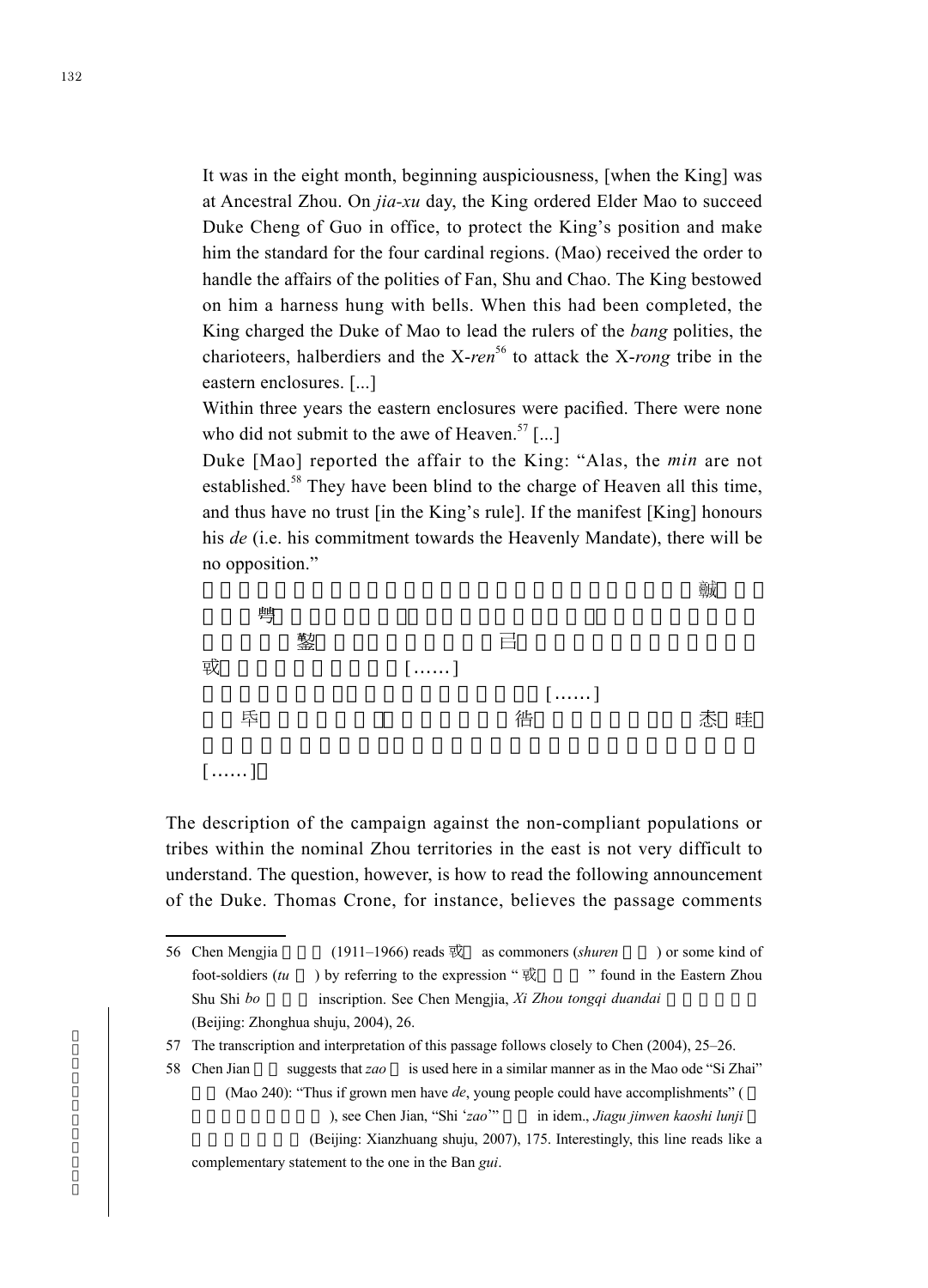on the military success of the campaign with *min* collectively denoting the rebellious populations mentioned earlier in the text:

The *min* were blind and foolish! They ignored the orders of Heaven and thus had to perish. Ah, what brilliance! Now they respect the *de* and no one resists.<sup>59</sup>

Although such an interpretation might be valid well within the possibilities of the textual material, it goes against both the usage of *min* and of *de* in Western Zhou sources. The *min* are never subject to military defeat and the term *jing de* always refers to the actions of the king or his allied elites. Therefore, I suggest the statement in question should instead be understood as a commentary on, or an interpretation of the actual situation. Although the campaign has been successful, the very fact that these populations revolted, according to the Zhou political theory, points to a lack in the King's ability to make these populations aware of the Heavenly Mandate. Thus, the Duke's announcement can be understood as a remonstrance that juxtaposes a political idea to an actual situation. It is because of this discursive shift from a report on actual events to a theoretical statement couched in politico-religious rhetoric that these populations are mentioned by name in the former context and are indirectly referred to as *min*, in its abstract sense, in the latter.

Interesting in this respect is Léon Vandermeersch's reconsideration of Guo Moruo's (1892–1978) famous interpretation of the archaic graph  $\mathcal{F}$ as an eye blinded by a pointy object. Yet contrary to Guo, who understood the image of physical blinding as a form of corporal punishment, Vandermeersch states that:

Blindness, in the sense it occurs in ancient literatures, denotes a moral blindness, never a physical condition. $60$ 

Indeed, it is the King who has insight into the Heavenly design of order. It lies in his responsibility to attract and integrate those who lack the means of perceiving the Heavenly design into his socio-political order.

<sup>59</sup> Crone (2014), 40. The translation from the German is my own.

<sup>60</sup> Vandermeersch, *Wangdao ou La voie royale*, 2: 156.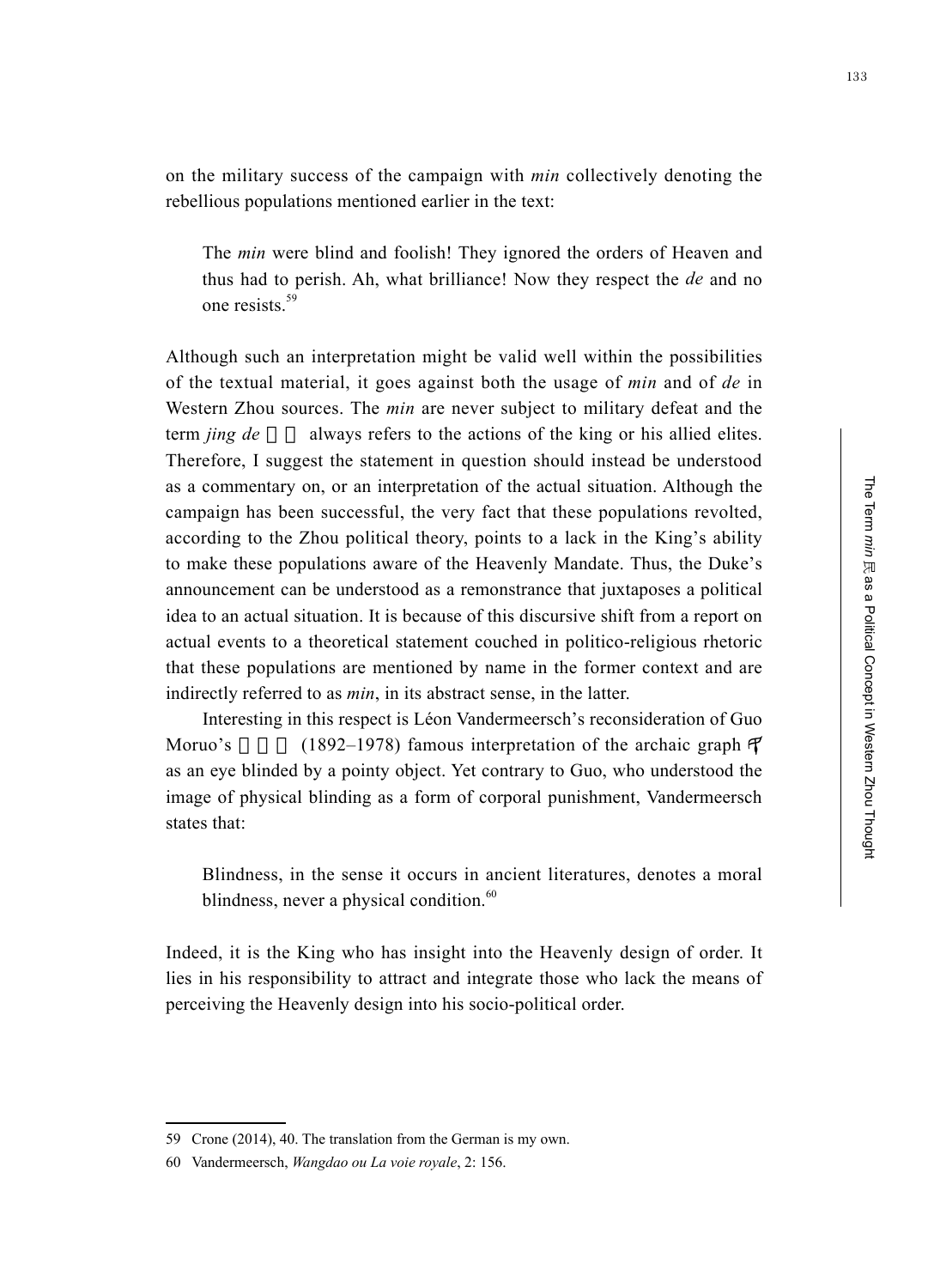### **4. Conclusion**

As shown in the preceding pages, the term *min*, as it appears in Western Zhou sources, belongs to a set of symbols referring to an ideal political order envisioned in the idea of Zhou kinship. Where *min* is used to refer to actual populations, it does so by contextualizing the latter within this political idea. In other words, *min*, from its earliest appearances in Western Zhou sources, should be understood as an abstract term owing its existence to the need to express politico-religious perceptions, providing meaning to the institution of early Chinese Kingship.

What has been left unanswered in this article is the question how the Zhou perceived of their relation to the *min* in terms of extended kinship ties, hinted at in later texts by the phrase *min zhi fumu*, "father and mother of the min." This topic, which necessitates further analysis of texts from the Odes and the X Gong *xu* inscription, is part of my forthcoming PhD dissertaion.